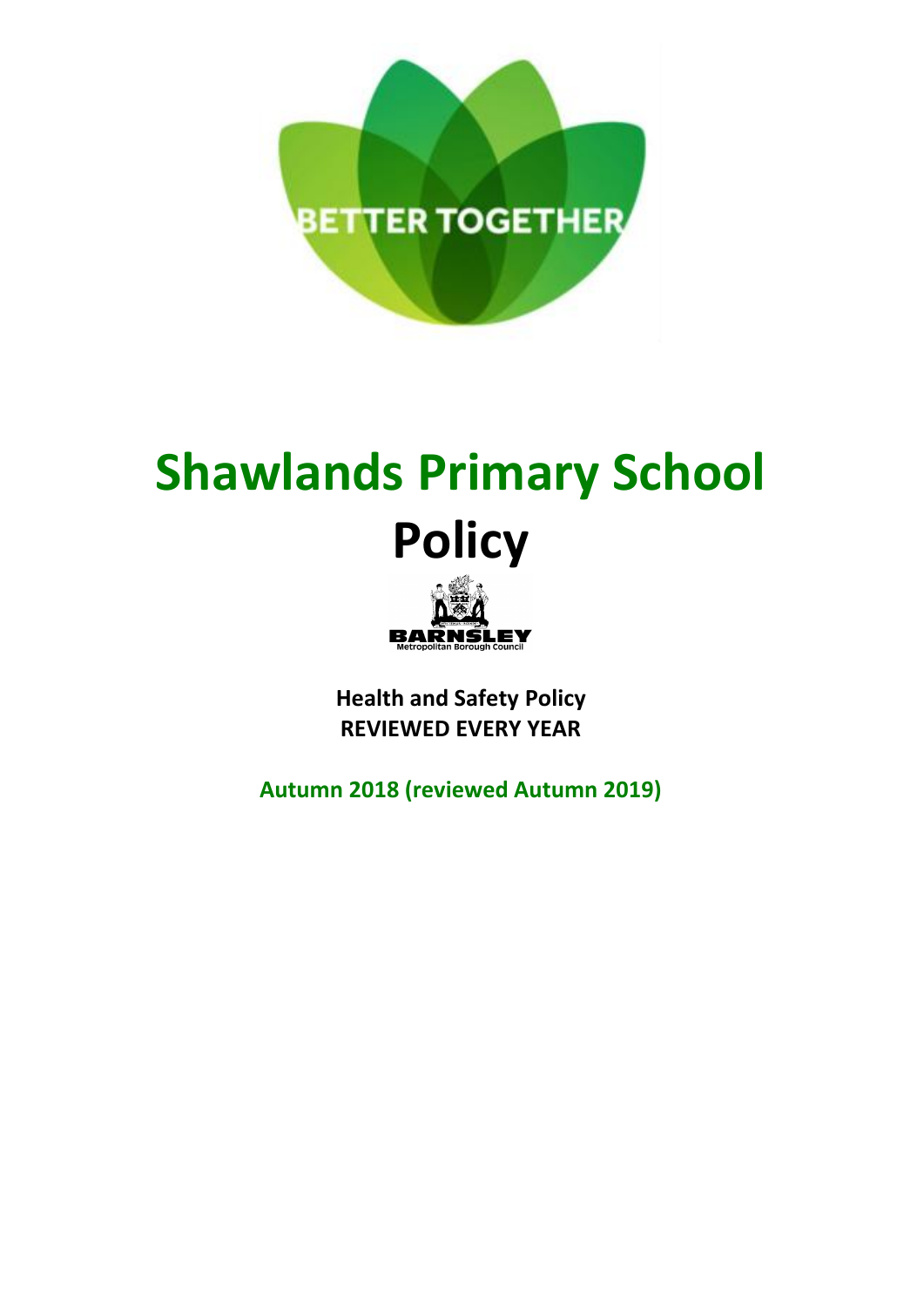

| <b>HEALTH AND SAFETY POLICY</b>                                     |                                                                     |                 |  |
|---------------------------------------------------------------------|---------------------------------------------------------------------|-----------------|--|
| <b>Section 1</b>                                                    | <b>General Policy Statement</b>                                     | 5               |  |
|                                                                     |                                                                     |                 |  |
| <b>Section 2</b>                                                    | <b>Organisation, Duties and Responsibilities</b>                    | $6\phantom{1}6$ |  |
| 2.1                                                                 | The Governing Body                                                  | 6               |  |
| 2.2                                                                 | 6<br>The Headteacher/ Lead Learner                                  |                 |  |
| 2.3                                                                 | $\overline{ }$<br>Deputy Headteacher/ Managers/ Heads of Department |                 |  |
| 2.4<br><b>Employees</b><br>8                                        |                                                                     |                 |  |
| 2.5                                                                 | <b>Trade Union Safety Representatives</b>                           | 8               |  |
| 2.6                                                                 | <b>Representatives of Employee Safety</b>                           | 8               |  |
| <b>Section 3</b><br><b>Arrangements for Health and Safety</b><br>10 |                                                                     |                 |  |
| 3.1                                                                 | <b>Accident and Incident Reporting and Investigation</b>            | 10              |  |
| 3.2                                                                 | <b>Asbestos</b>                                                     | 10              |  |
| 3.3                                                                 | <b>Building Security</b>                                            | 11              |  |
| 3.4                                                                 | <b>Business Continuity</b><br>11                                    |                 |  |
| 3.5                                                                 | <b>Confined Spaces</b><br>11                                        |                 |  |
| 3.6                                                                 | <b>Construction Design and Management</b><br>11                     |                 |  |
| 3.7                                                                 | <b>Consultation</b>                                                 | 11              |  |
| 3.8                                                                 | <b>Contact with Enforcement Officers</b>                            | 12              |  |
| 3.9                                                                 | <b>Contractors (Selection, Monitoring and Control)</b>              | 12              |  |
| 3.10                                                                | <b>Display Screen Equipment (DSE)</b>                               | 12              |  |
| 3.11                                                                | <b>Driving at Work</b>                                              | 12              |  |
| 3.12                                                                | <b>Drugs/Clinical Waste</b>                                         | 13              |  |
| 3.13                                                                | <b>Electrical Installations and Appliances</b>                      | 13              |  |
| 3.14                                                                | <b>Fire, Emergency and Resilience</b>                               | 13              |  |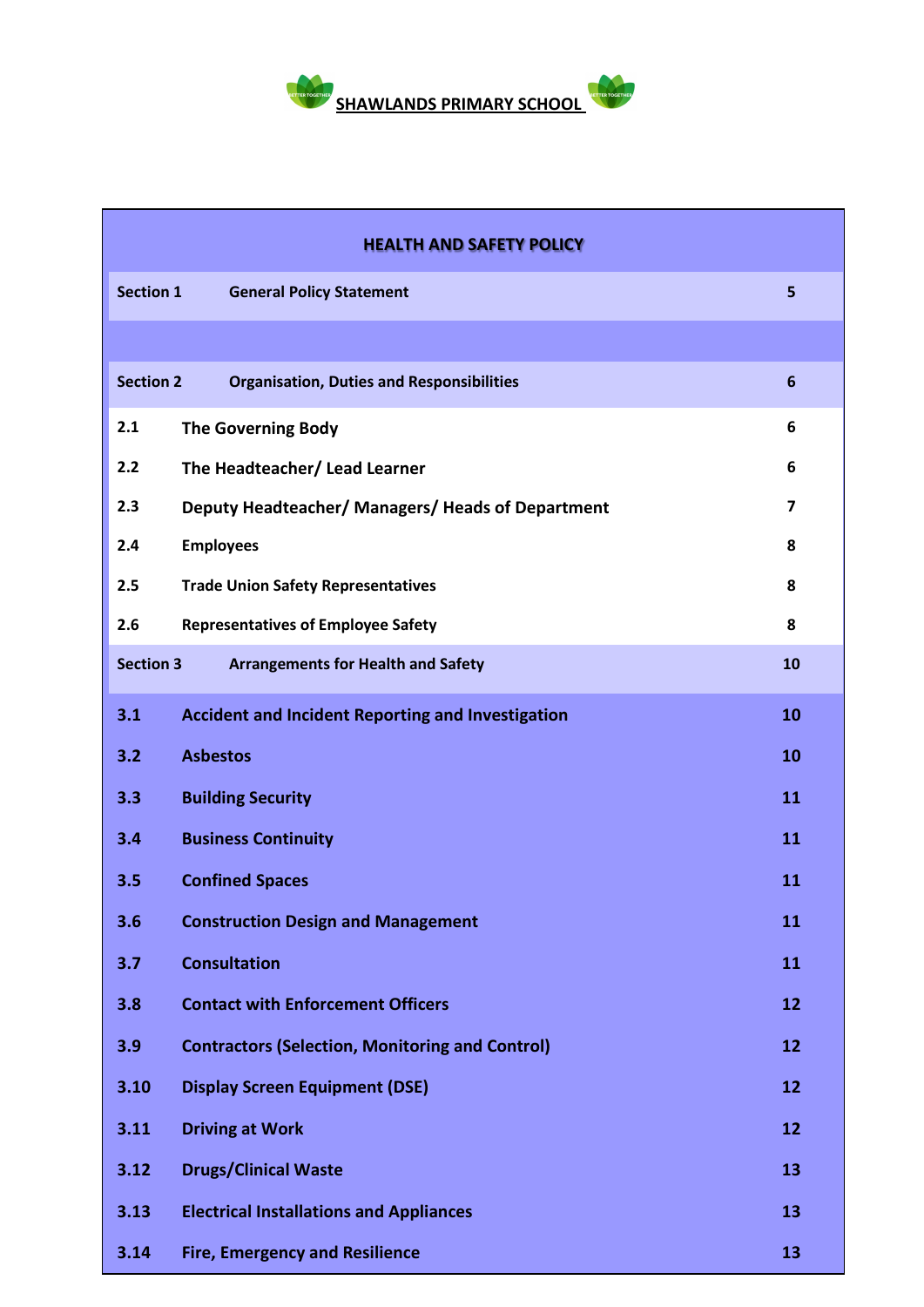| 3.15 | <b>First Aid</b>                                                         | 14 |
|------|--------------------------------------------------------------------------|----|
| 3.16 | <b>Gas Installations and Appliances</b>                                  | 14 |
| 3.17 | <b>Hazardous Substances (COSHH)</b>                                      | 14 |
| 3.18 | <b>Health Surveillance and Occupational Health</b>                       | 15 |
| 3.19 | <b>Home Working</b>                                                      | 15 |
| 3.20 | Legionella                                                               | 15 |
| 3.21 | <b>Legislation</b>                                                       | 15 |
| 3.22 | <b>Local Authority</b>                                                   | 16 |
| 3.23 | <b>Lone Working</b>                                                      | 16 |
| 3.24 | <b>Management of Health and Safety</b>                                   | 16 |
| 3.25 | <b>Manual Handling</b>                                                   | 17 |
| 3.26 | <b>Medical Needs and Infection Control</b>                               | 17 |
| 3.27 | <b>Minibuses</b>                                                         | 17 |
| 3.28 | <b>New and Expectant Mothers</b>                                         | 17 |
| 3.29 | <b>Noise</b>                                                             | 17 |
| 3.30 | <b>Permits to Work</b>                                                   | 18 |
| 3.31 | <b>Personal Protective Equipment (PPE)</b>                               | 18 |
| 3.32 | <b>Personal Safety (Violence and Aggression) and Cautionary Contacts</b> | 18 |
| 3.33 | <b>Physical Education and Outdoor Pursuits</b>                           | 18 |
| 3.34 | <b>Radiation</b>                                                         | 18 |
| 3.35 | <b>Risk Assessments</b>                                                  | 19 |
| 3.36 | <b>Safety Observation Reporting</b>                                      | 19 |
| 3.37 | <b>Safety Signs and Signals</b>                                          | 19 |
| 3.38 | <b>Stress and Employee Wellbeing</b>                                     | 19 |
| 3.39 | <b>Trainees, Volunteers, Agency Workers and Seconded Workers</b>         | 19 |
| 3.40 | <b>Training and Induction in Health and Safety</b>                       | 19 |
| 3.41 | <b>Vehicles and Occupational Road Risk</b>                               | 20 |
| 3.42 | <b>Vibration</b>                                                         | 20 |
| 3.43 | <b>Visitors and the Public</b>                                           | 20 |
|      |                                                                          |    |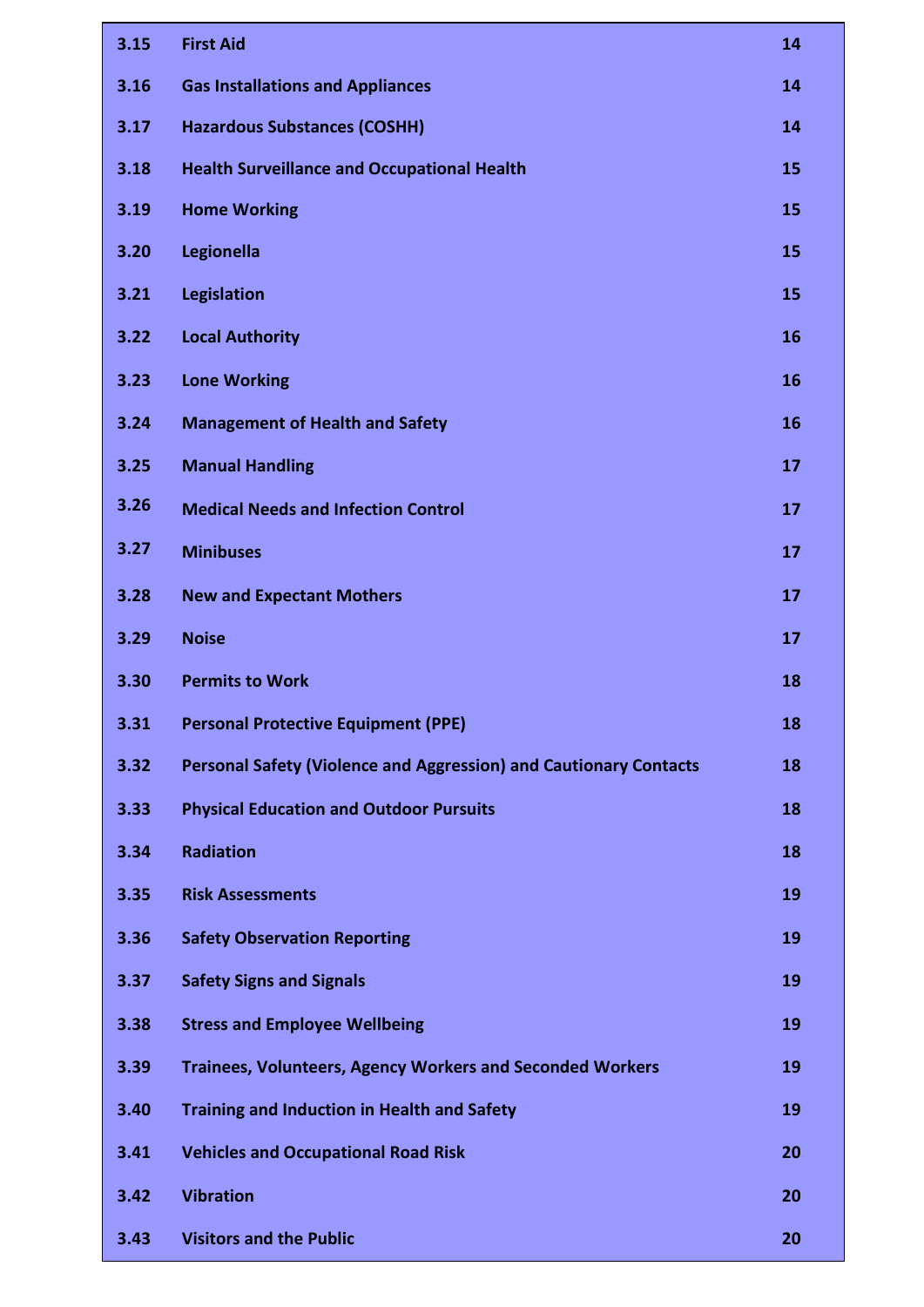| 3.44                                                                                         | <b>Visits and Journeys</b><br>20                                       |    |
|----------------------------------------------------------------------------------------------|------------------------------------------------------------------------|----|
| 3.45                                                                                         | <b>Waste Management</b>                                                |    |
| 3.46                                                                                         | <b>Work Equipment (including electrical appliances)</b>                |    |
| 3.47                                                                                         | <b>Work Safe Procedures</b><br>21                                      |    |
| 3.48                                                                                         | <b>Working at Height</b><br>21                                         |    |
| 3.49                                                                                         | <b>Workplace (Health, Safety and Welfare) Arrangements</b><br>21       |    |
| 3.50                                                                                         | 22<br><b>Young Persons</b>                                             |    |
| 3.51<br>22<br><b>Zoonoses</b>                                                                |                                                                        |    |
| <b>Section 4</b><br><b>Health, Safety and Emergency Resilience Performance Targets</b><br>23 |                                                                        |    |
|                                                                                              |                                                                        |    |
| <b>Section 5</b>                                                                             | <b>Employees' Health, Safety and Emergency Resilience Competencies</b> | 24 |
|                                                                                              |                                                                        |    |
| <b>Section 6</b>                                                                             | <b>Glossary of Terms</b>                                               | 26 |
| <b>INDEX</b>                                                                                 |                                                                        |    |
|                                                                                              |                                                                        |    |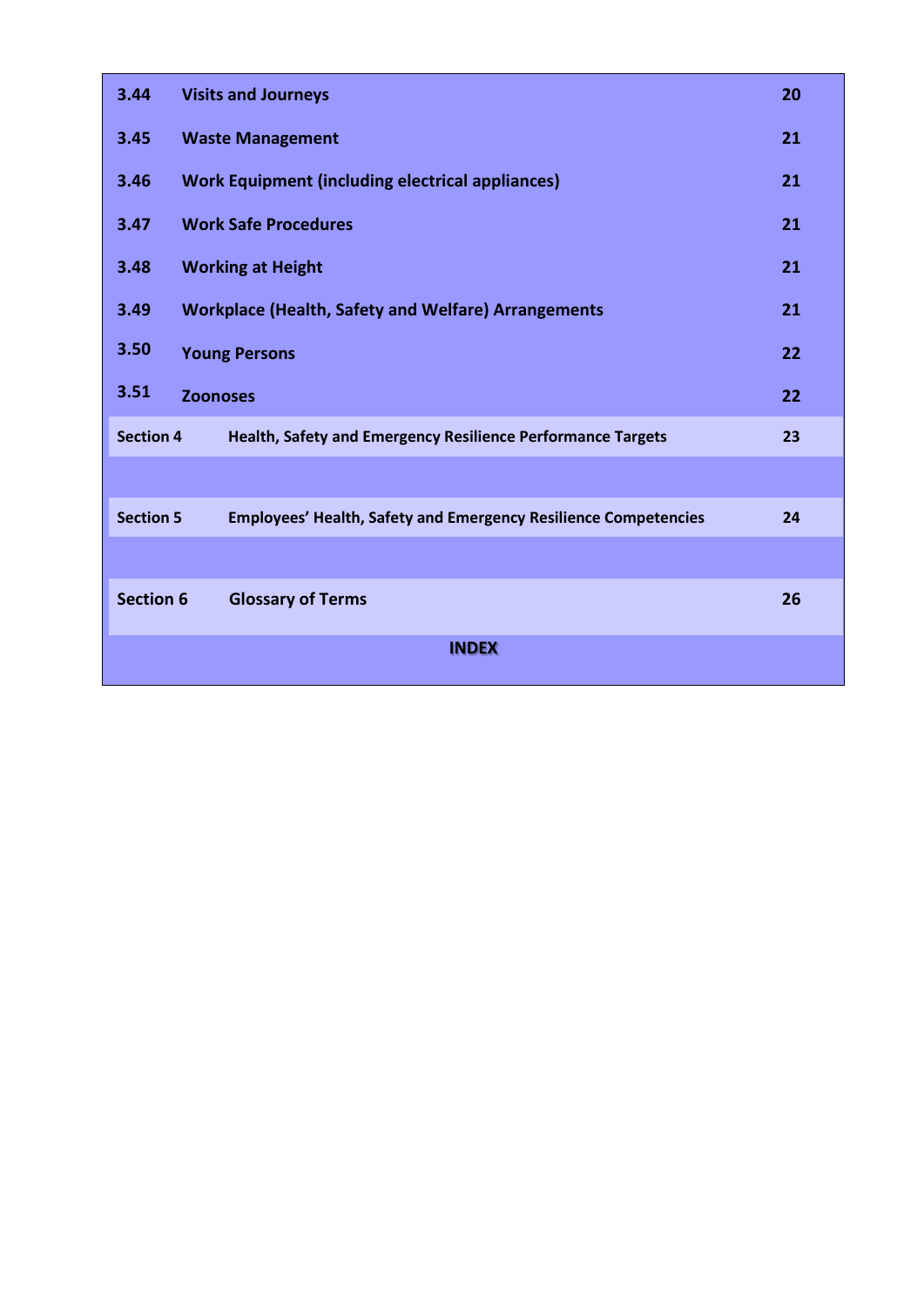# **SECTION 1**

# **STATEMENT OF HEALTH AND SAFETY POLICY**

The Governors and Headteacher at Shawlands Primary School accept their responsibilities under the Health and Safety at Work Act 1974 and subordinate health and safety legislation and realises the importance of placing health and safety as an overriding priority within the school.

This policy is subordinate to the Corporate Health and Safety Policy of Barnsley Metropolitan Borough Council but has been developed for school specific activities. It supersedes the previous policy.

To implement this policy, the Headteacher along with Governors will, so far as is reasonably practicable ensure the provision and maintenance of:

- a) A safe workplace, with safe access and egress.
- b) Safe plant and equipment.
- c) Effective information, instruction and training.
- d) Safe arrangements for the use, handling, storage and transport of articles and substances.
- e) Adequate welfare facilities.

Every employee has a duty to ensure their own health and safety whilst at work and that of others who might be affected by their work. The Governors require employees to recognise and accept this responsibility and the duties imposed on them by this policy.

Employer/Employee consultation as required by the Safety Representative and Safety Committee Regulations 1977 and the Health and Safety (Consultation with Employees) Regulations 1996 will be encouraged.

All employees shall be given access to this Policy and a copy provided upon request.

The effectiveness of this policy and arrangements will be monitored and reviewed as and when necessary, but at intervals not exceeding 12 months.

| Signed                        | Date: |
|-------------------------------|-------|
| (Headteacher)                 |       |
| Signed:                       | Date: |
| (Chair of the Governing Body) |       |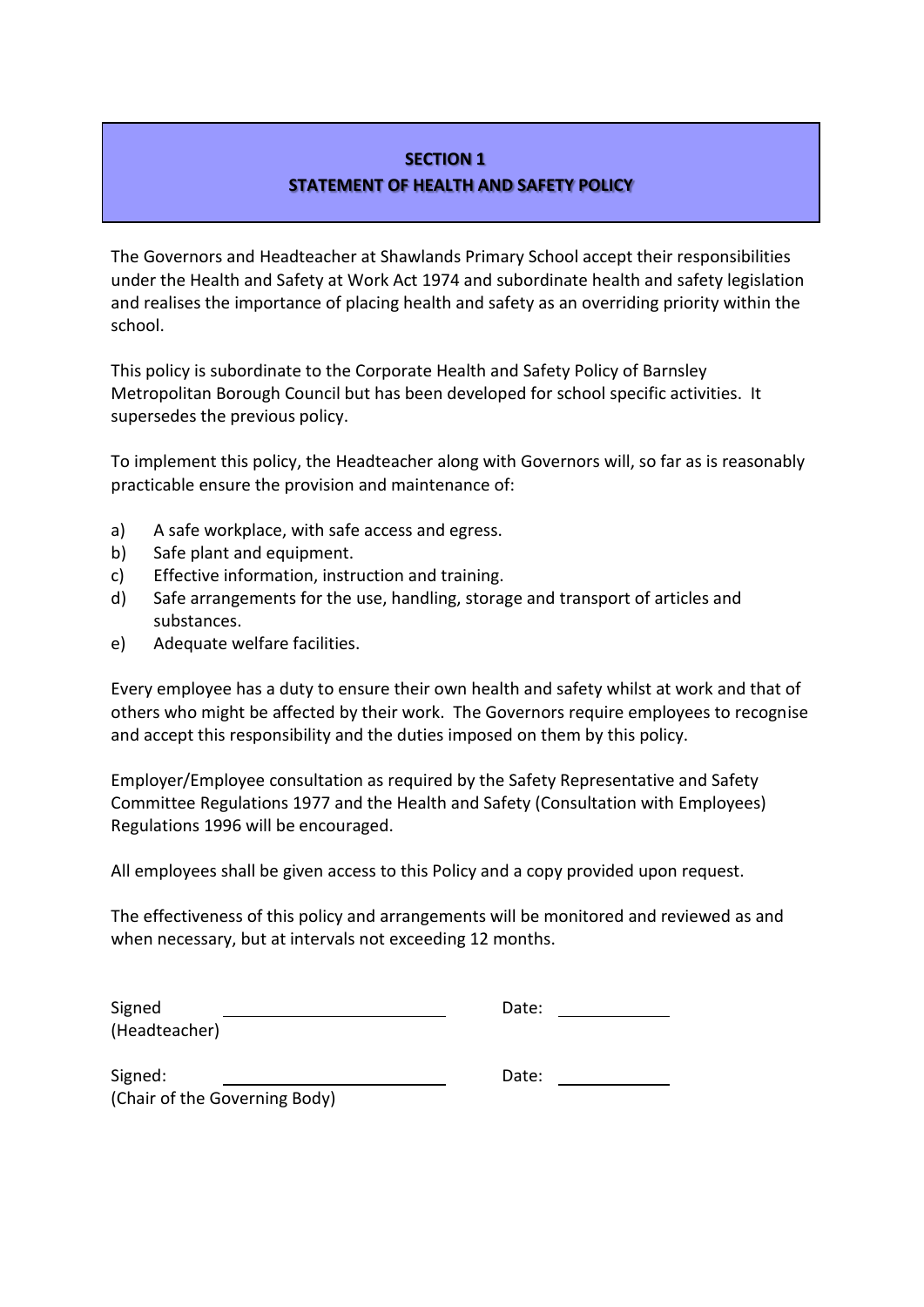# **SECTION 2 ORGANISATION, DUTIES AND RESPONSIBILITIES**

## **2.1 The Governing Body**

To be responsible for ensuring that the declared statement of safety policy is effective in achieving, so far as is reasonably practicable, the health and safety of all School employees, contractors, pupils and members of the general public working within, hiring or visiting the school premises.

The Governing Body will ensure that the functions listed below are carried out:

- a) That there is an effective and enforceable policy for the provision of health and safety throughout the school, including a signed declaration of the Governing Body's commitment to the safety of the school premises for persons employed there, those who may be affected by the school's activities or those who use or hire the school premises;
- b) Make appropriate decisions about remedial action, under their jurisdiction, which are found necessary by inspections carried out in school;
- c) That health and safety issues receive appropriate attention and that sufficient funds/resources are made available to implement any such issues;
- d) Establish and maintain an effective communication system on health and safety matters between Governing Body and School Management Team;
- e) Periodically assess the effectiveness of this policy through the Schools' Strategic Assurance Monitoring regime and ensure that any necessary changes are made to its implementation.

#### **2.2 The Headteacher**

The Headteacher has been delegated responsibility for the day-to-day maintenance and development of safe working practices and conditions for teaching staff, support staff, pupils, visitors and any other person using or hiring the premises or who are engaged in activities sponsored by the school. The Headteacher will take all reasonable steps to achieve this through the involvement of all staff at the school.

The Health and Safety functions to be carried out by the Headteacher are to:

- a) To ensure they are familiar with the School's Health and Safety Policy.
- b) To meet the declared aims of the Health and Safety Policy.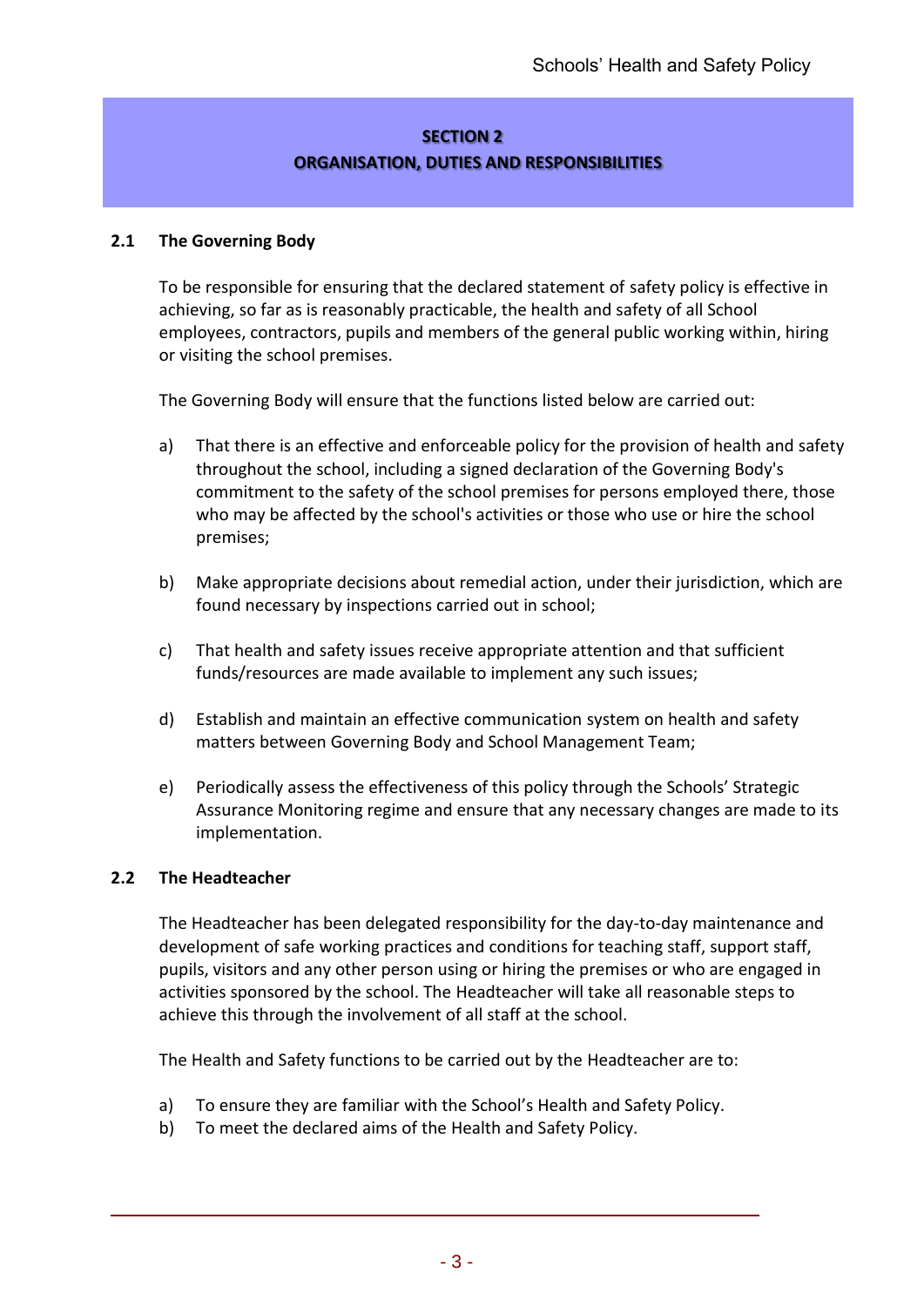- c) To ensure the production of an effective Operational Occupational Health and Safety Management System (comprising Strategic Assurance Standards, Operational Assurance Standards and Strategic Monitoring Standards) including the Emergency Resilience Management System (the Emergency Plan and Business Continuity Plan).
- d) To ensure that effective information and instruction on health and safety risks and control measures is provided to their employees and that an appropriate level of training is delivered as set out section five of this document relating to competencies.
- e) To ensure they take a positive lead in their School's Operational Occupational Health and Safety Management System by promoting and developing healthier and safer working practices.
- f) To ensure that their Operational Occupational Health and Safety Management System is monitored and reviewed regularly with particular reference to organisational changes with the cooperation and involvement of the Governing Body.
- g) To establish and implement any recommendations made by the Health, Safety and Emergency Resilience Unit (HSERU) to improve standards in areas of low performance.
- h) To ensure that risk assessments are undertaken and that any control measures which are identified as being required are implemented, adhered to and regularly reviewed as appropriate.
- i) To advise their managers/deputies/heads of department on new regulations and on any proposed changes in existing regulations.
- j) To take appropriate action with regard to any of their employees who fail to carry out any health and safety duty, for which they have received appropriate information, instruction and training, or who endanger any of their colleagues by any of their acts or omissions.
- k) To investigate any accident, occurrence or industrial disease, which causes injury or illness to an employee or member of the public, and to ensure the appropriate accident report is completed.
- l) To seek advice and guidance as appropriate from the Council's Health, Safety and Emergency Resilience Unit.

# **2.3 Deputy Headteacher's functions with regards to Health and Safety are:**

- a) To ensure they are familiar with the Health and Safety Policy, and its effective implementation within their own area of responsibility.
- b) To cooperate with the Headteacher in complying with statutory duties for health and safety by undertaking any duties which have been delegated to them.
- c) To ensure they are familiar with the appropriate legal requirements concerning the health, safety and welfare of all employees in their area of responsibility and are complied with.
- d) To ensure that the advice of their management on health and safety matters is sought, when necessary.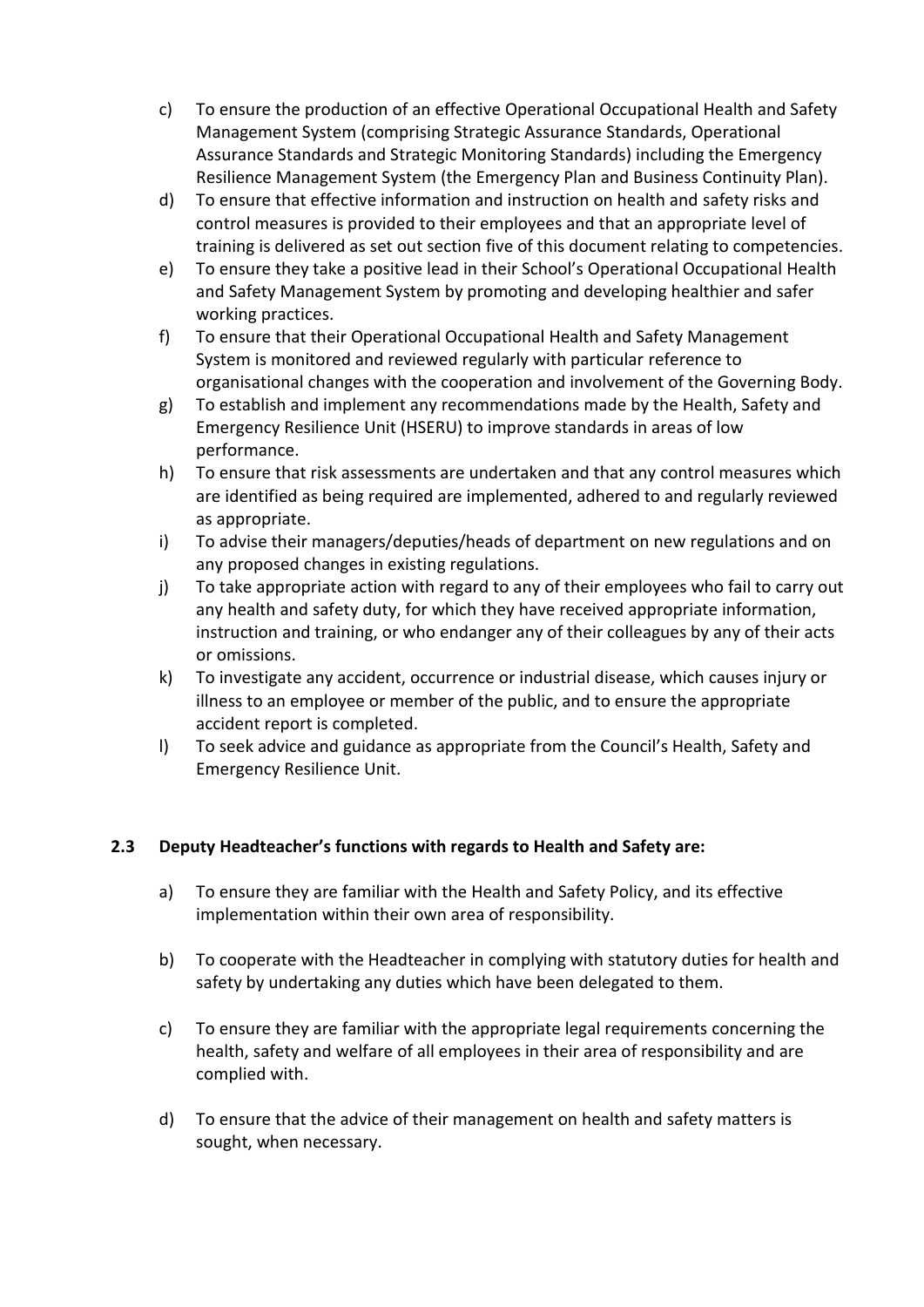- e) To ensure that risk assessments and safe working practices for their area of responsibility are implemented and adhered to.
- f) To ensure any identified unsafe or unhealthy situations are reported and rectified, so far as is reasonably practicable.

#### **2.4 All Employees**

All employees must comply with the requirements listed below:

- a) To take reasonable care of their health, safety and welfare and others who may be affected by their acts or omissions.
- b) Co-operate with their employer to comply with statutory duties for health and safety.
- c) Use correctly and safely any work item provided by their employer in accordance with the training and instruction given.
- d) To assist the Headteacher in reporting any accident or incident that may cause injury to a person or damage to plant or property.

#### **2.5 Trade Union Safety Representatives**

Safety Representatives have been appointed by recognised Trade Unions. The duties of Safety Representatives are as detailed in the Safety Representatives and Safety Committees Regulations 1977.

An outline of the main duties are as follows:

- a) Representing employees in consultation with the employer to develop arrangements for effective co-operation in measures to ensure the health safety and welfare of the employees.
- b) Investigating potential hazards at the workplace.
- c) Investigating accidents and dangerous occurrences at the workplace.
- d) Investigating complaints by the employees they represent.
- e) Making representations to the employer on matters arising out of points b, c and d.
- f) Making representations to the employer on general matters affecting the health, safety and welfare of employees at the workplace.
- g) Carrying out inspections of the workplace.
- h) Representing employees in consultations with HM Inspectors of Health and Safety.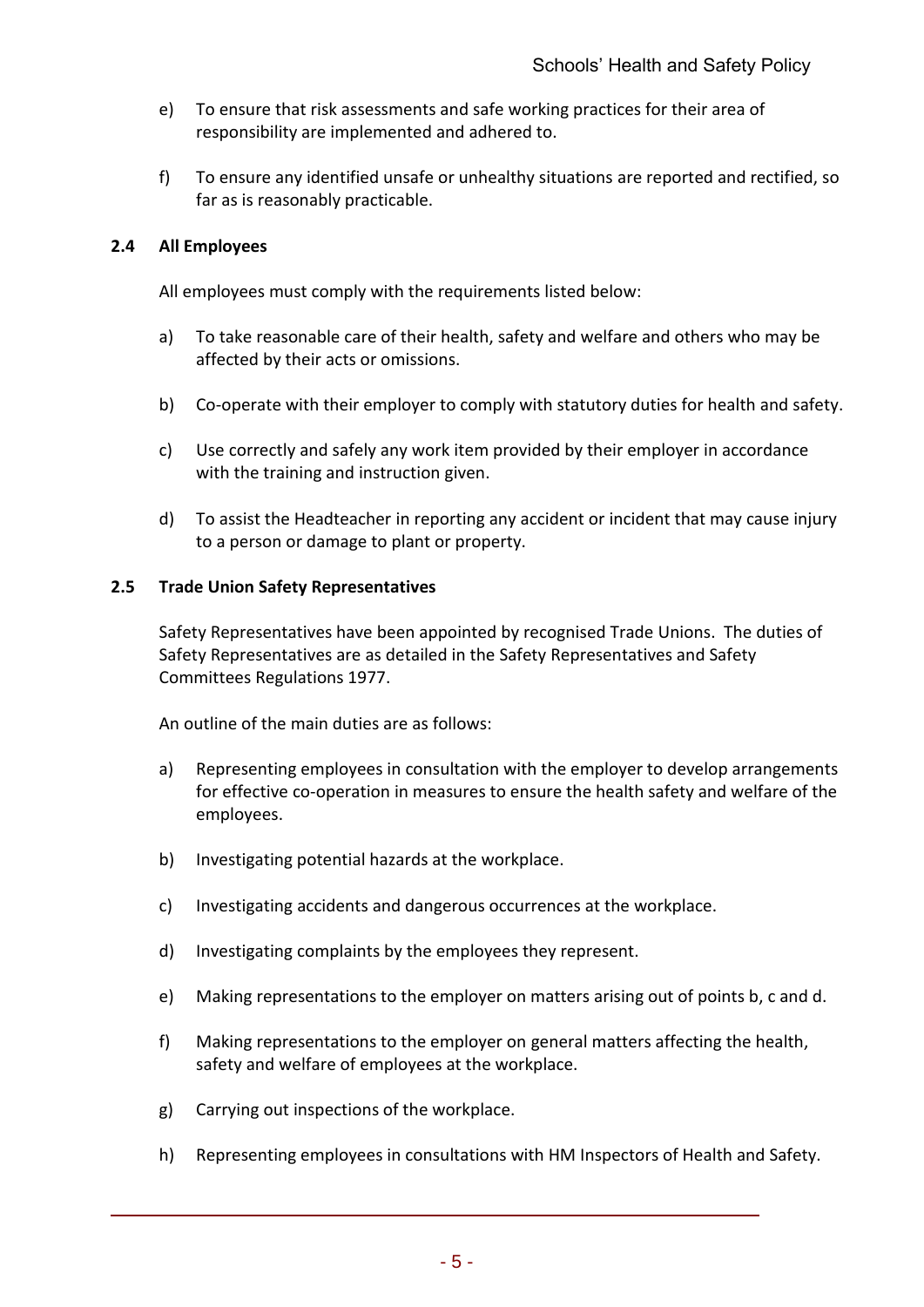i) Attending safety committee meetings, as necessary.

#### **2.6 Representatives of Employee Safety**

The School recognises employees not represented by Trade Unions and Safety Representatives. These employees have rights to consultation with their employer under the Health and Safety (Consultation with Employees) Regulations 1996.

An outline of the main functions are as follows:

- a) Making representations to their employer on any hazards, dangerous occurrences and general health and safety matters that may affect the health and safety of the employees they represent.
- b) Representing their group of employees in consultations with HM Inspectors of Health and Safety.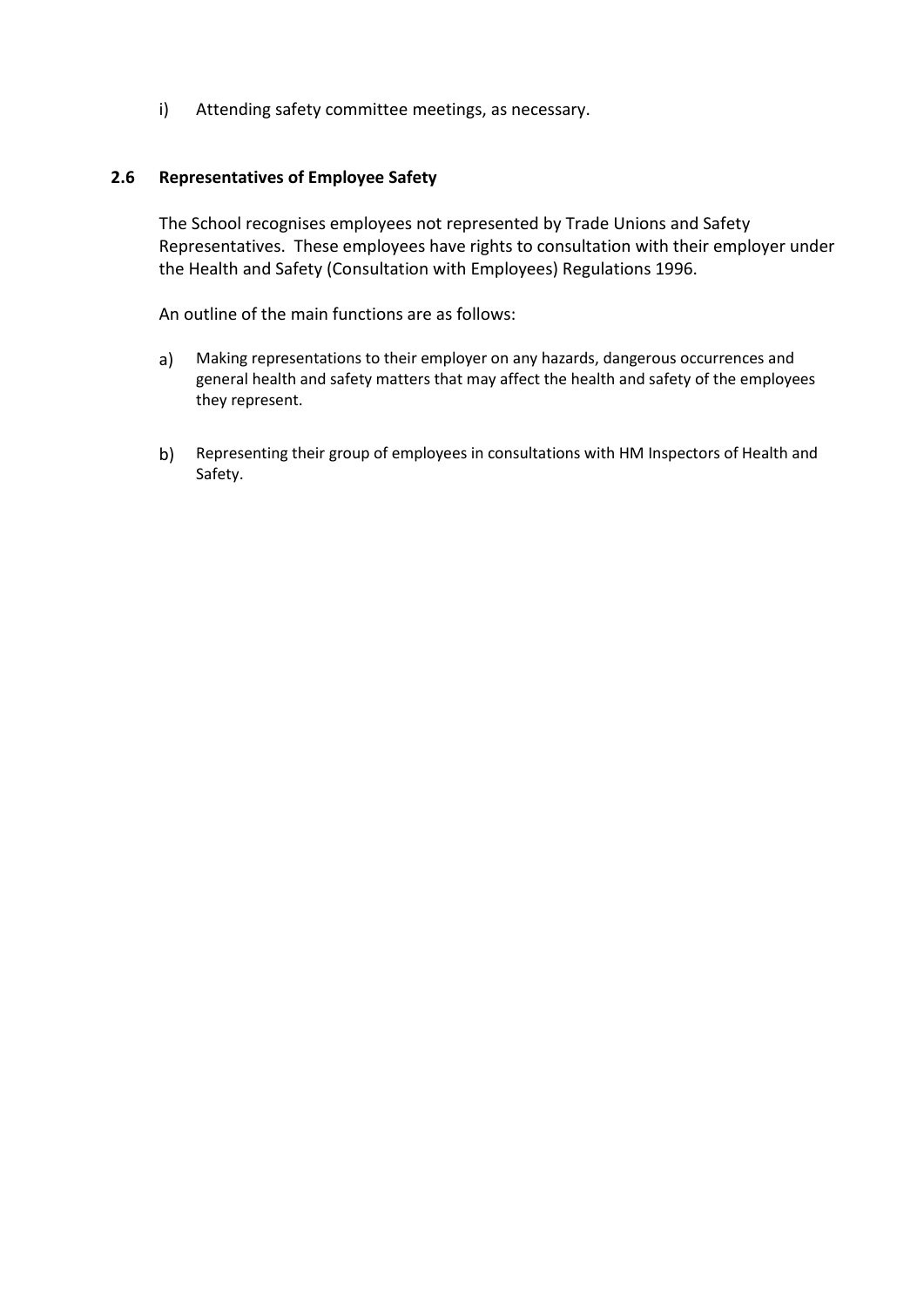# **SECTION 3 ARRANGEMENTS FOR HEALTH AND SAFETY**

## **3.1 Accidents and Incidents (adverse events)**

a) The School enforces a policy of recording all accidents/incidents to employees and nonemployees including those of violence and aggression.

The School recognises the role of employees in health and safety and will encourage and provide means for employees to report matters of concern regarding health and safety.

- b) All accidents/incidents are to be reported using the appropriate BMBC accident/incident form, which is to be completed and returned to the Health, Safety and Emergency Resilience Unit. The accident/incident forms are the:
	- (i) HS1 Report of a safety observation (including non-conformance with the Occupational Health and Safety Management System)
	- (ii) HS2(E) Report of an accident to an employee
	- (iii) HS2(NE) Report an accident to a non-employee
	- (iv) HS2(V) Report of aggression and violence
	- (v) HS2(P) Report of an accident to a pupil
	- (vi) HS2(MH) Investigation of manual handling accidents
	- (vii) HS3 Report of incident
	- (viii) HS2(WS) Witness statement
	- (ix) RH1 Bump Note

Where necessary the accident/incident/ill health will be reported to the Health and Safety Executive (HSE) in line with the Reporting of Injuries, Diseases and Dangerous Occurrences Regulations (RIDDOR) 1995. For community schools and voluntary controlled schools, this will be carried out by the Health, Safety and Emergency Resilience Unit.

# *N.B. Voluntary Aided schools will have to report accidents to the HSE themselves using their online reporting system or by contacting the Incident Contact Centre for fatal and major injuries only.*

c) Investigations, reporting and recording of accidents/incidents and dangerous occurrences are to be carried out by Headteachers, Line Managers or Heads of Department. If necessary the Council's Health, Safety and Emergency Resilience Unit will provide assistance in the investigation and preparation of reports in accordance with the agreed procedures and to meet the needs of statutory and civil law requirements.

#### **3.2 Asbestos**

a) The School is committed to complying with the legislative requirements of the Control of Asbestos at Work Regulations 2006 and associated legislation.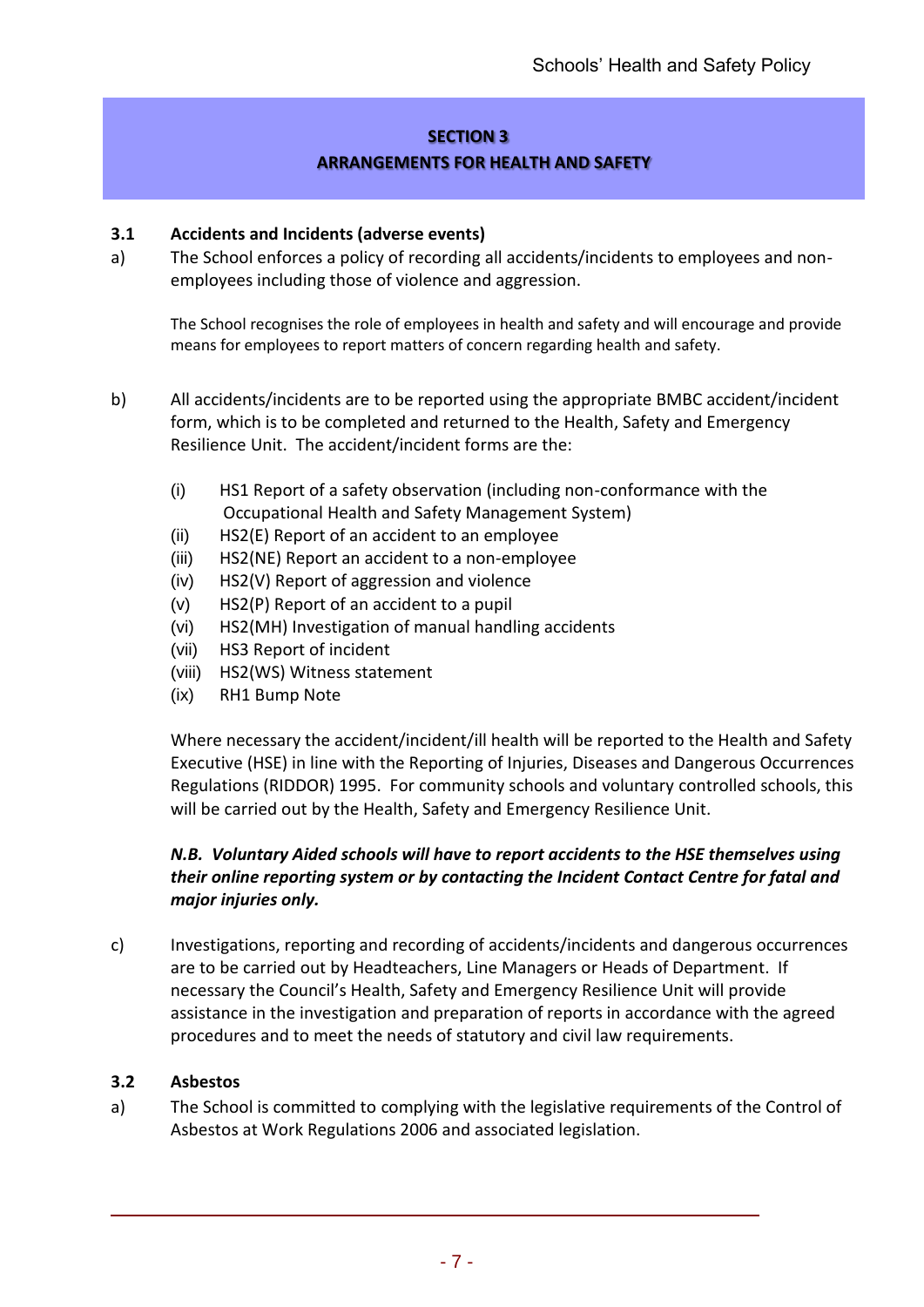- b) The School acknowledges the health hazards arising from exposure to asbestos and is committed to protecting employees and others who are potentially exposed to asbestos so far as is reasonably practicable. To this end the school will ensure that there is an upto-date asbestos survey available on the premises.
- c) Those employees who may be exposed to asbestos whilst carrying out their duties will be provided with suitable and sufficient information, instruction and training.
- d) All employees who may discover asbestos or suspected asbestos in the workplace will be instructed to cease work until the material has been analysed.
- e) Anyone engaged by the School to carry out works in or on the premises and who is likely to discover, suspect or work near asbestos should be informed of its location and the appropriate working arrangements to take, including emergency action.

## **3.3 Building Security**

- a) The school is committed to ensuring that there is an up-to-date Building Security Policy and accompanying risk assessment in place which has been approved by the Governing Body and is subject to an annual review.
- b) The school will display copies of the Authorities 'Trespasser Warning Notice' on and around the perimeter of the school grounds.

## **3.4 Business Continuity**

- a) The School is committed to ensuring that an up-to-date business continuity plan is accepted and signed by the Governing Body on an annual basis.
- b) The School is committed to ensuring that the appropriate records, inventories and details of staff contact details and any records of any information, instruction and training given to employees and managers/supervisors are kept and maintained.
- c) The School will keep records of all occasions when business continuity plan has been activated.

#### **3.5 Confined Spaces**

- a) The School is committed to complying with the legislative requirements of the Confined Spaces Regulations 1997
- b) The School acknowledges the hazards arising from confined spaces and is committed to protecting employees and others who are required to enter confined spaces so far as is reasonably practicable.
- c) Those employees who may enter confined spaces whilst carrying out their duties will be provided with suitable and sufficient information, instruction and training.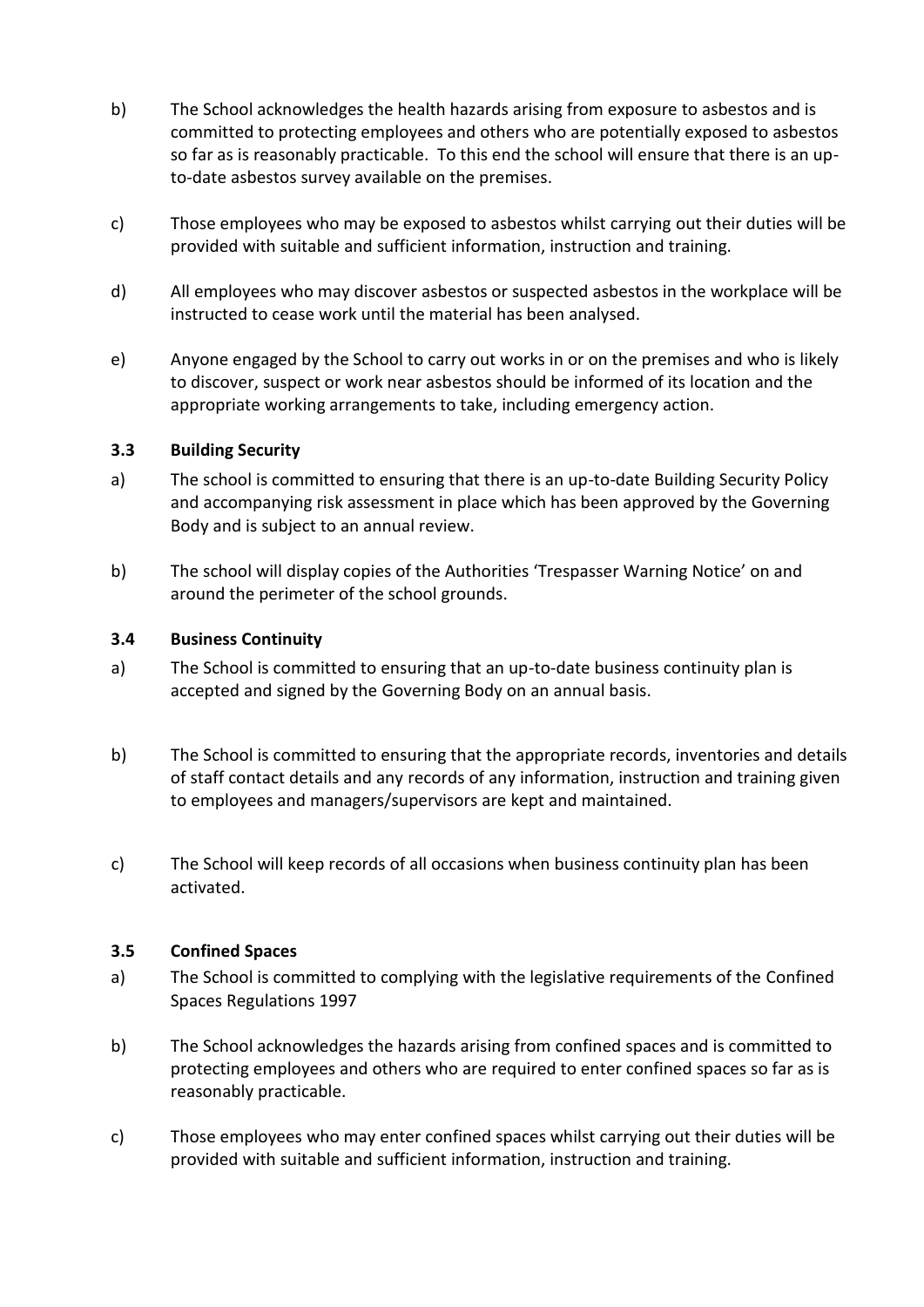# **3.8 Construction Design and Management**

- a) The School is committed to complying with the legislative requirements of the Construction (Design and Management) Regulations 2007.
- b) The School is committed to establishing and maintaining a healthy and safe workplace for all its employees and others who may enter their premises by implementing the Construction (Design and Management) Regulations 2007.

# **3.6 Consultation**

- a) The School is committed to complying with the Safety Representatives and Safety Committees Regulations 1977 and the Health and Safety (Consultation with Employees) Regulations 1996.
- b) The School will consult with the recognised trade unions and employees' representatives (both trade union and non-trade union) on the appointment of safety representatives and representatives of employee safety, and the formulation of Safety Committees.
- c) Such consultation is to take place, where practicable, using existing procedures and in good time, so as to ensure effective consultation on matters which affect the employees represented by the safety representatives/representatives of employee safety concerned.

# **3.7 Contact with Enforcement Officers**

- a) The School is committed to ensuring that all contact with enforcement officers is recorded, matters of concern addressed and actions required undertaken.
- b) The enforcement agencies applicable are the:
	- (i) Health and Safety Executive (HSE)
	- (ii) Environment Agency
	- (iii) South Yorkshire Fire and Rescue
	- (iv) South Yorkshire Police
	- (v) BMBC Environmental Health
	- (vi) Any other similar agencies
- c) Following any contact with the above agencies the person with whom the contact is made must immediately complete the 'Contact with Enforcement Officer Record' and return the record to the Health, Safety and Emergency Resilience Unit.
- d) Health, Safety and Emergency Resilience Unit advisors have the authority to issue internal prohibition notices (see Section 6 of the Corporate Policy). A notice will normally only be issued when the School's work activities involve, or a likely to involve, a risk of serious personal injury or ill health to employees, persons in our care, or members of the public.
- e) Internal prohibition notices are issued under executive powers of the Chief Executive, and failure to comply will normally result in disciplinary action.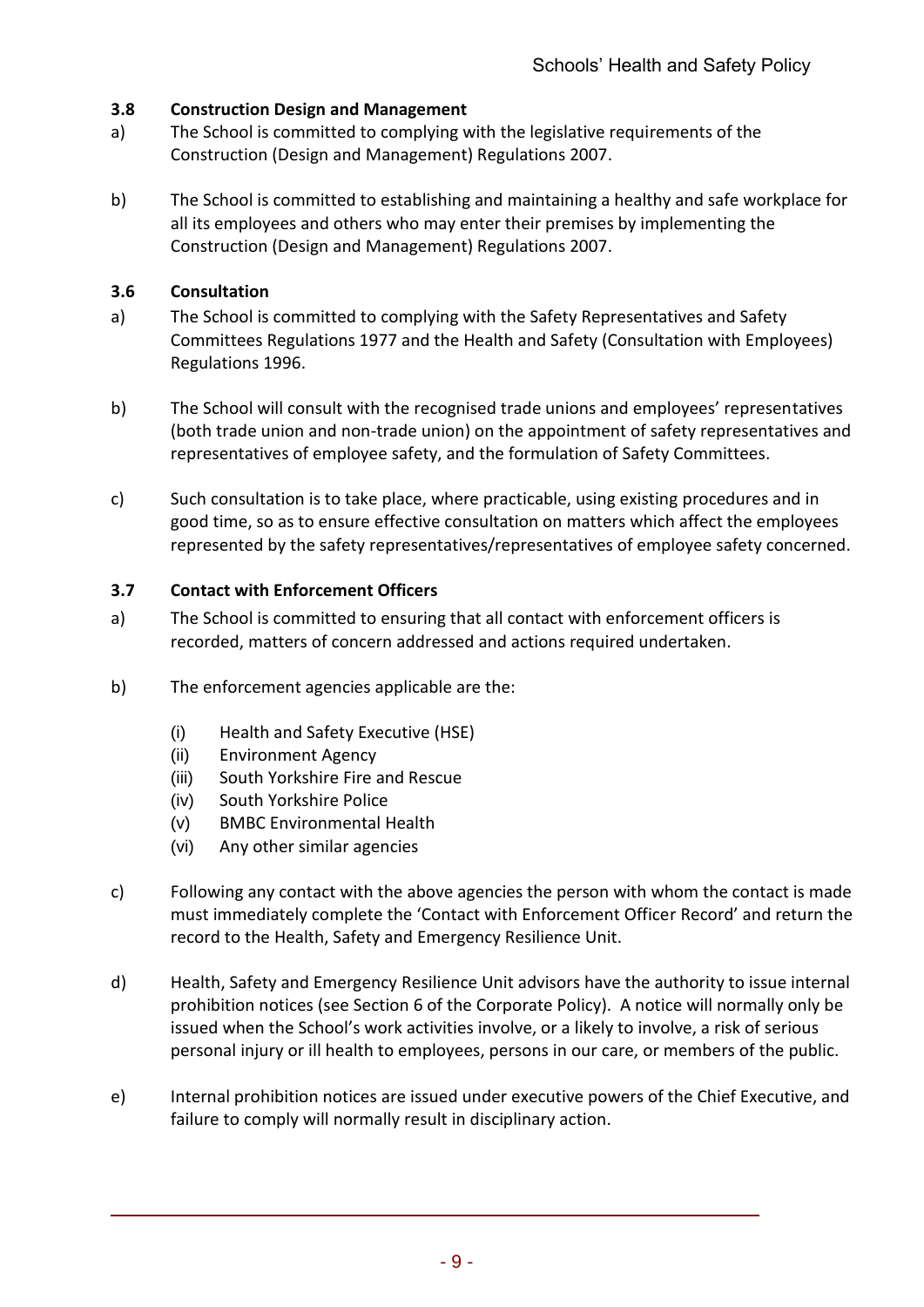# **3.9 Contractors (Selection, Monitoring and Control)**

- a) In addition to the arrangements outlined in 3.7, the School accepts its responsibilities for the selection, management and control of contractors which it engages to undertake work activities on its behalf.
- b) The school is committed to ensuring that contractors have undergone the necessary technical and competency checks to ensure that it carries out its work in such a manner that ensures the health, safety and welfare of those affected by its undertakings.

# **3.10 Display Screen Equipment (DSE)**

- a) The School is committed to complying with legislative requirements as stated within the Health and Safety (Display Screen Equipment) Regulations 1992.
- b) The Council's Health, Safety and Emergency Resilience Unit have produced a document detailing the provision of workstation assessments accompanied by guidance notes. The Unit will continue to review and update this document as and when necessary and make it available to all employees via the School's intranet site.

# **3.11 Driving at Work**

- a) The School is committed to complying with the general requirements of the Health and Safety at Work etc Act 1974, the Management of Health and Safety at Work Regulations 1999 and the Provision and Use of Work Equipment Regulations 1998 as they apply to vehicles.
- b) The School will ensure that all persons driving vehicles are suitably licensed and insured as appropriate and that the car has been maintained in a roadworthy condition (through an MOT).
- c) The School will ensure that all School owned vehicles are suitably and sufficiently maintained.

# **3.12 Drugs/Clinical Waste**

- a) The School is committed to complying with the legislative requirements of the Control of Substances Hazardous to Health Regulations 2002.
- b) The School recognises the increased risk to employees of incurring sharps injuries from discarded drugs waste and does not expect any of its employees to remove or dispose of discarded drugs waste which they may encounter whilst carrying out their duties unless they have received specific information, instruction and training and have the appropriate equipment.
- c) Guidance is available for those who may have to deal with or sustain injury from sharps in the Strategic Assurance Standard for contaminated injuries.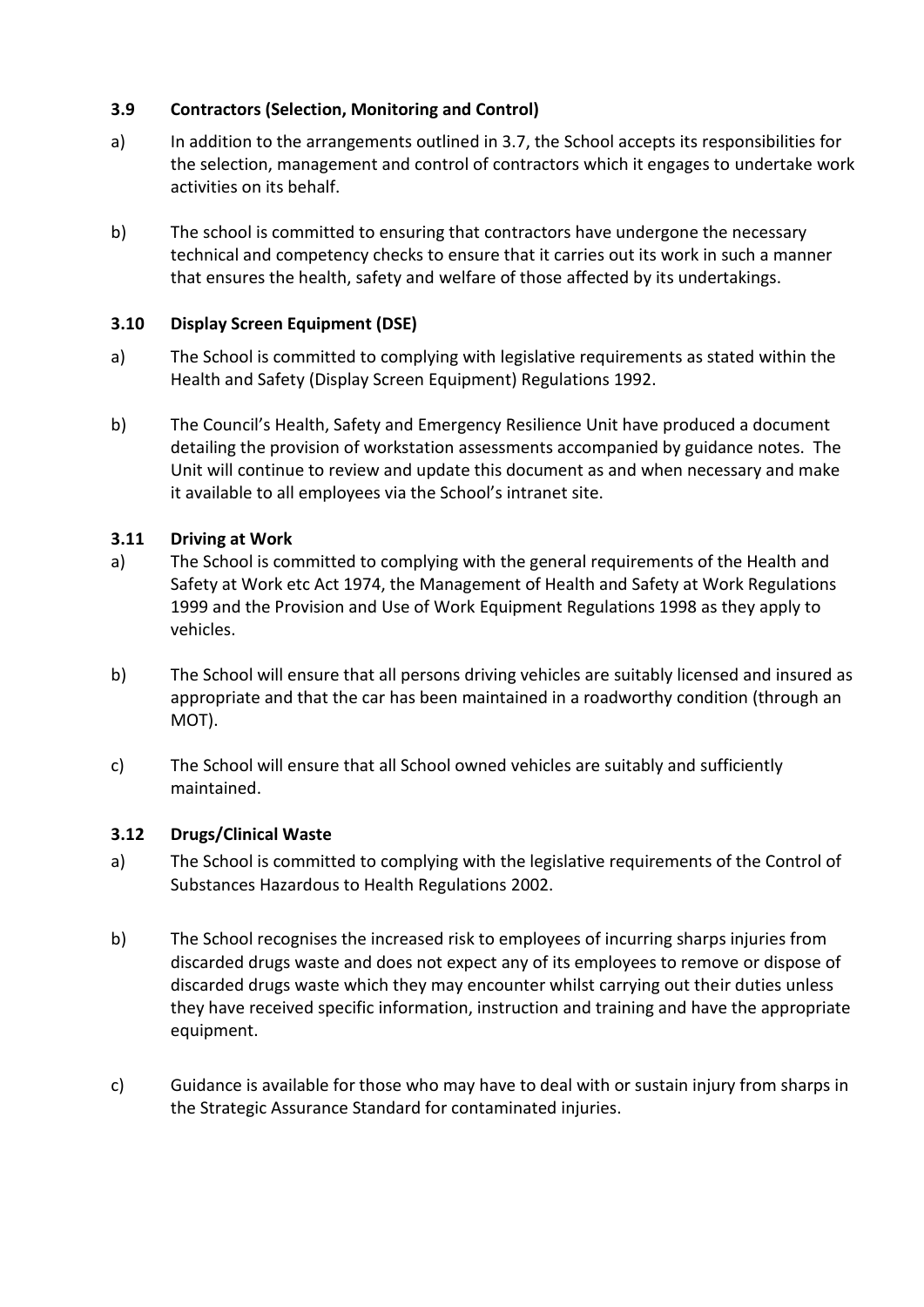# **3.13 Electrical Installations and Appliances**

- a) The School is committed to complying with the legislative requirements of the Electricity at Work Regulations 1989 and the Provision and Use of Work Equipment Regulations 1998.
- b) The School must engage competent persons, as required by the Electricity at Work Regulations 1989, to be responsible for the electrical testing of all portable appliances and fixed electrical systems within School owned premises. The competent person will advise on the frequency of testing depending upon use of the equipment/systems in line with the revised HSE guidance (issued in 2012).
- c) Headteachers must ensure that all employees are aware of the process of carrying out informal visual user checks and inspections before using any appliance and the process by which defects are reported.
- d) Last and next due test dates are displayed on the individual appliance being tested. Headteachers should also retain back-up records obtained from the competent person who conducted the testing.
- e) All electrical equipment used within the School must be appropriately CE marked.

# **3.14 Fire, Emergency and Resilience**

- a) The Council's Health, Safety and Emergency Resilience Unit will undertake a fire risk assessment for all schools as required by the Regulatory Reform (Fire Safety) Order 2005. Frequency of inspection and review of assessments depends upon the individual building risk categorisation.
- b) Headteachers will ensure that termly emergency evacuation drills are carried out in all premises that they are responsible for (including those for fire and other emergencies such as suspect packages/gas leak). All persons using the building with disabilities (whether permanent or temporary) must be given specific consideration in relation to their evacuation procedures through the completion of a Personal Emergency Evacuation Plan (PEEP). All such evacuation drills are to be recorded in the Premises' Fire Log Book.
- c) Fire and emergency procedures (including those for fire and other emergencies such as suspect packages/gas leak) are in place within the school. Headteachers hold the responsibility for managing these procedures in consultation with the BMBC Fire Safety Advisor. All means of escape, fire detection/alarm systems and fire equipment are to be fully maintained.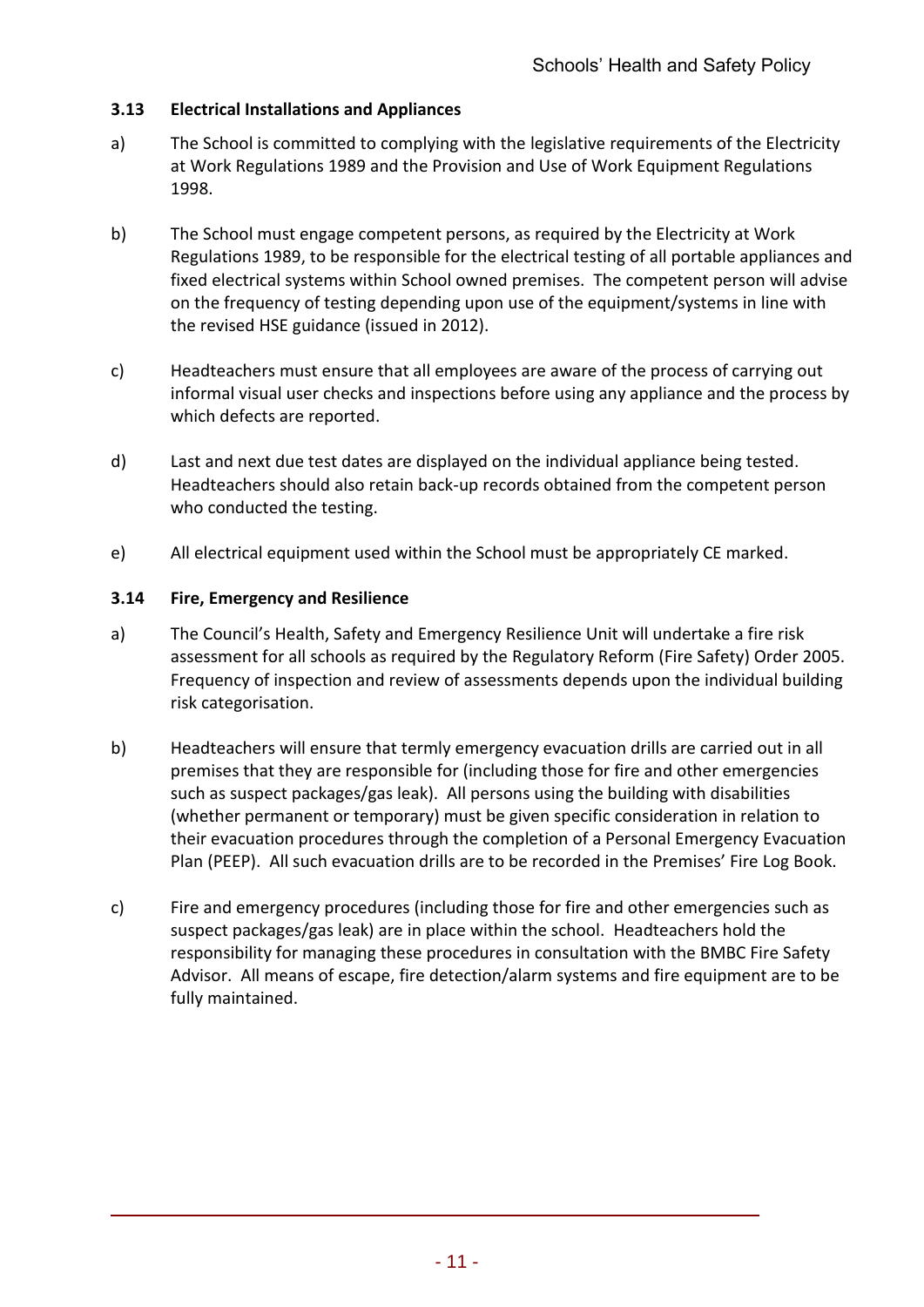- d) All persons who undertake design work for or specify or undertake alterations to premises that may affect the premises' fire precautions (including procedures) must:
	- i. Consult the Health, Safety and Emergency Resilience Unit regarding the effects on the premises' fire risk assessment
	- ii. Where necessary notify, consult and seek and gain approval from a competent Building Control Service (such as BMBC)

Alterations must not be made to premises unless the appropriate approvals have been granted and appropriate documentation received to authorise and approve the works before, during and after they take place. Upon completion of works requiring Building Control approval a 'Building Control Completion Certificate' and a complete set of 'As Built' plans of the premises must be obtained.

#### **3.15 First Aid**

- a) The School is committed to providing first aid services and facilities for employees to at least the minimum standards as required by the Health and Safety at Work (First Aid) Regulations 1981. The Council's Health, Safety and Emergency Resilience Unit monitor these standards.
- b) The School will ensure that there is an up-to-date First Aid Policy and associated risk assessment and that the appropriate number of first aiders are appointed and trained as determined by the risk assessment.

#### **3.16 Gas Installations and Appliances**

- a) The School is committed to complying with the Gas Safety (installation and Use) Regulations 1998.
- b) The School will ensure that gas installations and appliances are safe and do not pose a risk to the health or safety of persons. All gas installations and appliances will be maintained by competent engineers registered with the Gas Safety Register.

#### **3.17 Hazardous Substances (COSHH)**

- a) The School is committed to complying with the legislative requirements of the Control of Substances Hazardous to Health (COSHH) Regulations 2002, Control of Lead at Work Regulations 2002 and Control of Pesticides Regulations 1986.
- b) The Health, Safety and Emergency Resilience Unit have established and maintain a database of all substances that have been COSHH (risk) assessed.
- c) Headteachers shall ensure that any substance/process, which is hazardous to health, has been adequately assessed before purchasing the substance or allowing a process to start.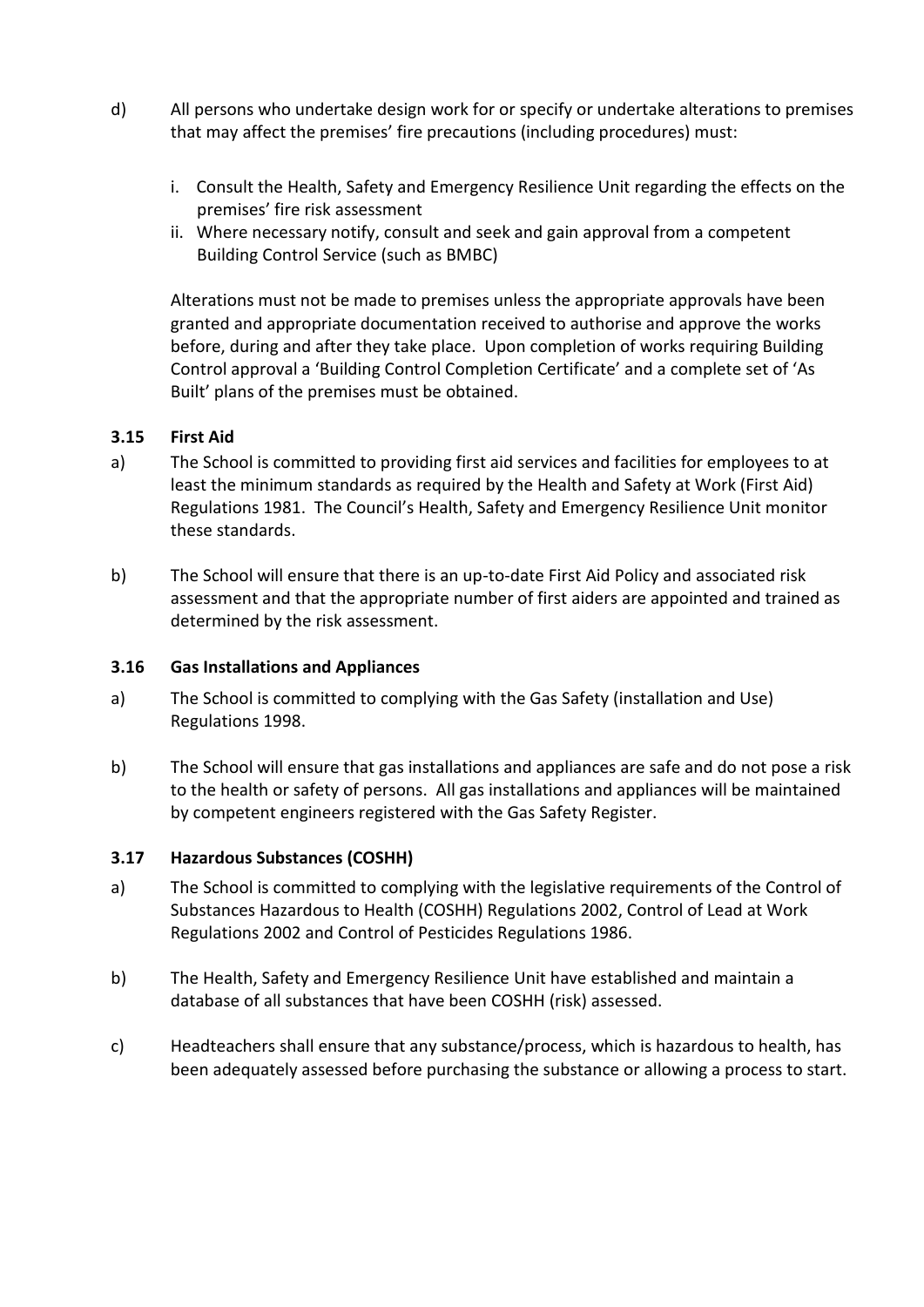- d) The Council's Health, Safety and Emergency Resilience Unit will process any request for a COSHH assessment and arrange for the substance/process to be assessed by the Council's specialist consultants. This completed assessment shall then be returned to the Headteacher with the recommended precautions for use including any details of personal protective equipment required to be worn whilst using the substance.
- e) Headteachers will ensure that COSHH assessments are made available and disseminated to those employees who will be using the substance.

## **3.18 Health Surveillance and Occupational Health**

- a) The School is committed to providing an Occupational Health service for its employees. This service will promote and maintain the highest degree of physical, mental and social well-being for workers in all occupations. It will undertake to protect the workers from factors adverse to their health.
- b) The School will ensure that the Occupational Health Service they engage is responsible for providing adequate health surveillance provisions as required by the Management of Health and Safety at Work Regulations 1999 and other specific legislation to those employees who are exposed to hazards such as noise, asbestos, hazardous substances and vibration.
- c) Headteachers shall identify those employed and others exposed to noise, asbestos or vibration and other such chemical, physical or biological hazards and refer them to the Occupational Health Service as required.

#### **3.19 Home Working**

- a) The School is committed to ensuring the health, safety and welfare of all its employees and all those persons who are affected by its activities. This applies to those persons who may use their home as their 'workplace' and any other persons who may be affected by their activities. This category of persons is known as 'home workers'.
- b) The Headteacher will ensure that those persons who are classified as 'home workers' are subject to a home working risk assessment.

#### **3.20 Legionella**

- a) The School is aware of and supports the contents, requirements and intentions of the Health and Safety at Work etc Act 1974, the Control of Substances Hazardous to Health Regulations 2002, the Control of Legionella Bacterial in Water Systems Approved Code of Practice 2000 and associated UK regulations and requirements.
- b) The Council will assess, prevent and control risks associated with the Legionella bacteria and subsequent development of Legionnaires Disease from work activities and water systems on its premises, and provide this report to the School.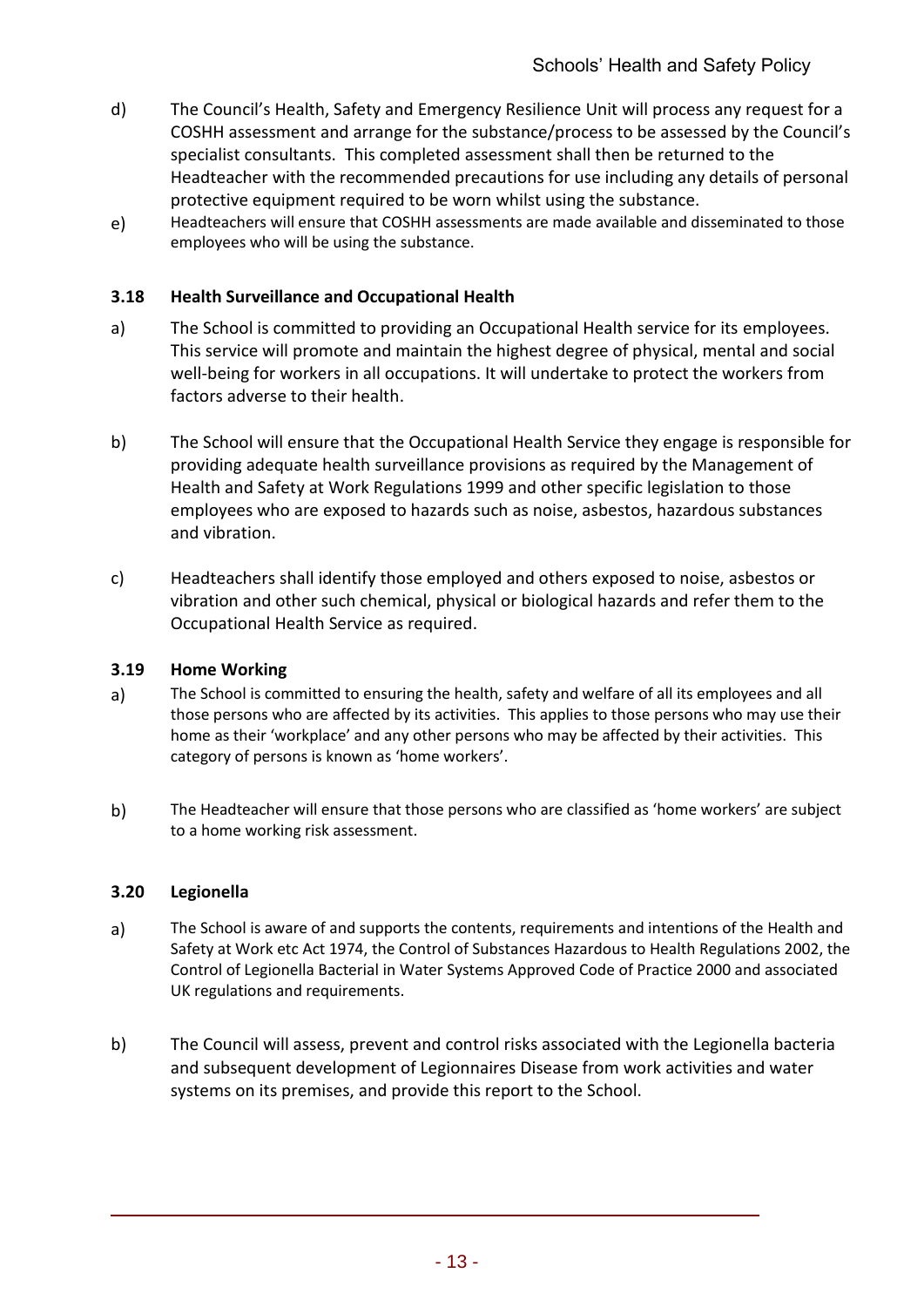- c) On receipt of the Legionella risk assessment report, the Headteacher will make provisions to deal with the actions that have been proposed by the Council to reduce the risk of Legionella.
- d) The Headteacher will ensure that the Legionella tests, checks and inspections are completed as required and recorded in the log book.

# **3.21 Legislation**

- a) The School is committed to complying with all relevant health and safety and associated legislation, Approved Codes of Practice (ACOPs) and guidance.
- b) The School will, via the Health, Safety and Emergency Resilience Unit, keep abreast of current developments in health and safety practice.

## **3.22 Local Authority**

a) The School recognises the unique relationship between itself and the local authority. To this end the Council has produced a template health and safety policy for schools highlighting the school specific issues to be addressed and reflecting the content and general responsibilities of the Corporate Health and Safety Policy. The template health and safety policy for schools shall be subordinate to the Corporate Health and Safety Policy.

## **3.23 Lone Working**

- a) The School recognises the increased risks to lone workers and will extend existing risk assessments to cover lone workers and implement control measures as appropriate to reduce the risks. Employees will be informed of any additional risks they may face as a lone worker.
- b) The School recognises the fact that there are risks to employees in the provision of its services, but expects that people generally should be able to go about their duties without threat or fear of violence or aggressive intimidation resulting from their work.

# **3.24 Management of Health and Safety**

a) The Governing Body is committed to ensure that a high level of Health and Safety performance is established maintained and promoted throughout the school and will monitor that the Health and Safety policy is being implemented in school.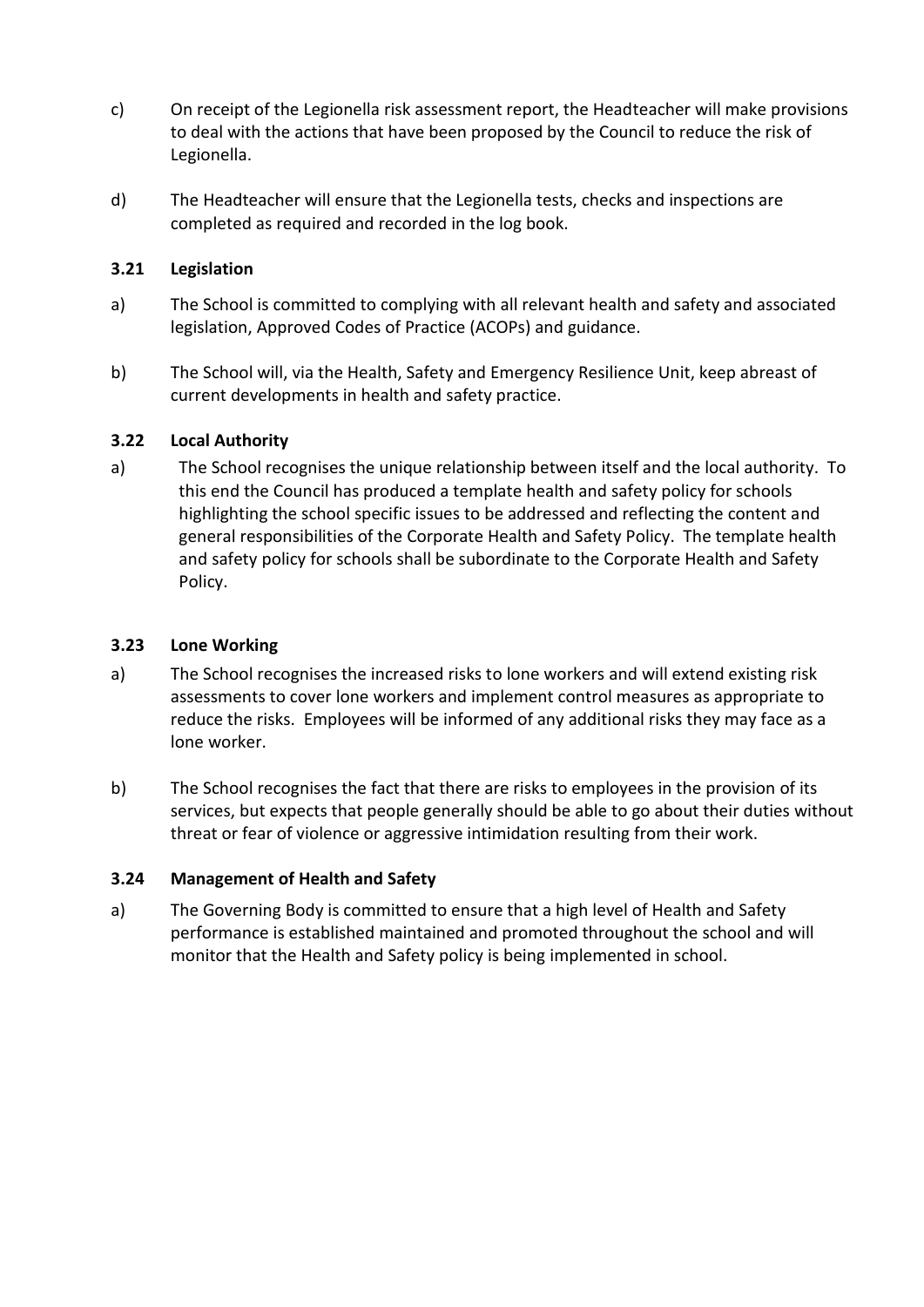- **b)** The School recognises that the Council's Health, Safety and Emergency Resilience Unit have and will continue to develop, produce and implement a Corporate Health and Safety Management System that will include Strategic Assurance Standards and Strategic Assurance Monitoring Standards and set out how the Council will manage health and safety with regard to:
	- **(i) Policy**
	- **(ii) Planning for health and safety (including for hazard identification, risk assessment and risk control)**
	- **(iii) Implementation and operation arrangements for the policy and occupational health and safety management system**
	- **(iv) Checking and corrective action (including measurement of performance arrangements to ensure that the policy and organisational and planning and implementation arrangements are put into operation, and reviewing performance and audit arrangements to ensure that the policy addresses legal and organisational requirements and is revised if it does not. Performance review and audit also ensure that the other elements adequately provide measures to implement the policy throughout the Council).**
	- **(v) Management review of the holistic management of health and safety**
- c) The school will endorse and implement the Council's Corporate Occupational Health and Safety Management System and produce Operational Occupational Health and Safety Management Systems (including Occupational Assurance Standards and Operational Monitoring Programmes).
- d) The School will support the Council in fulfilling its statutory duty to audit the health and safety management system in place at the school and will implement the requirements of the action plan produced to improve any deficiencies identified in the audit.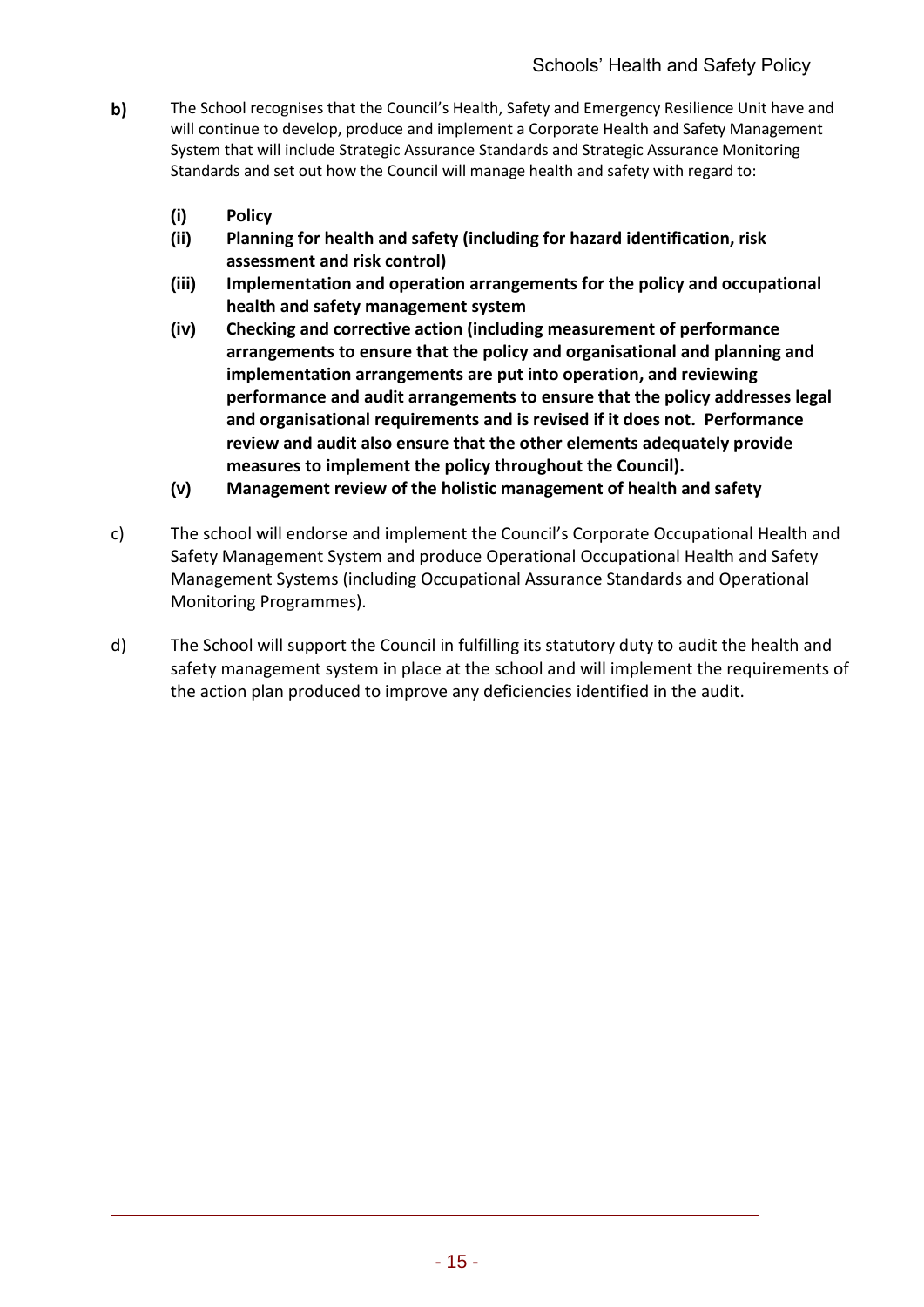#### **3.25 Manual Handling**

- a) The school is committed to complying with the legislative requirements of the Manual Handling Operations Regulations 1992.
- b) Headteachers will be responsible for identifying all activities within their work area that involve manual handling and the employees who carry out these tasks continually as part of their normal working day. Headteachers must also make provisions for those employees who carry out manual handling activities on an occasional basis.
- c) A Headteacher's first requirement with regard to manual handling is to avoid the need where reasonably practicable.
- d) Employees who habitually carry out manual handling operations will be provided with suitable and sufficient training in safe kinetic lifting techniques.

## **3.26 Medical Needs and Infection Control**

- a) The School is committed to complying with the Medical Needs and Infection Control guidance document distributed by the Health, Safety and Emergency Resilience Unit.
- b) The Headteacher will ensure that any pupils within its care which require specific medical care are subject to a health care plan produced in conjunction with parents, health professionals, the Local Authority and any other relevant organisation which provides guidance and advice about arrangements which need to be made to ensure their health, safety and welfare.
- c) The Headteacher will ensure that the necessary consent and notification forms and training records are completed and retained should the School allow the administration of medicines on behalf of parents.
- d) The school shall display a copy of the Health Protection Agency's Guidance on Infection Control poster.

#### **3.27 Minibuses**

a) The School is committed to complying with best practice guidance regarding the use of minibuses contained in the BMBC Code of Practice.

#### **3.28 New and Expectant Mothers**

a) The School recognises the increased risks to new and expectant mothers and will extend existing risk assessments to cover new and expectant mothers and implement control measures as appropriate to reduce the risks. Women will be informed of any additional risks they may face as a new or expectant mother.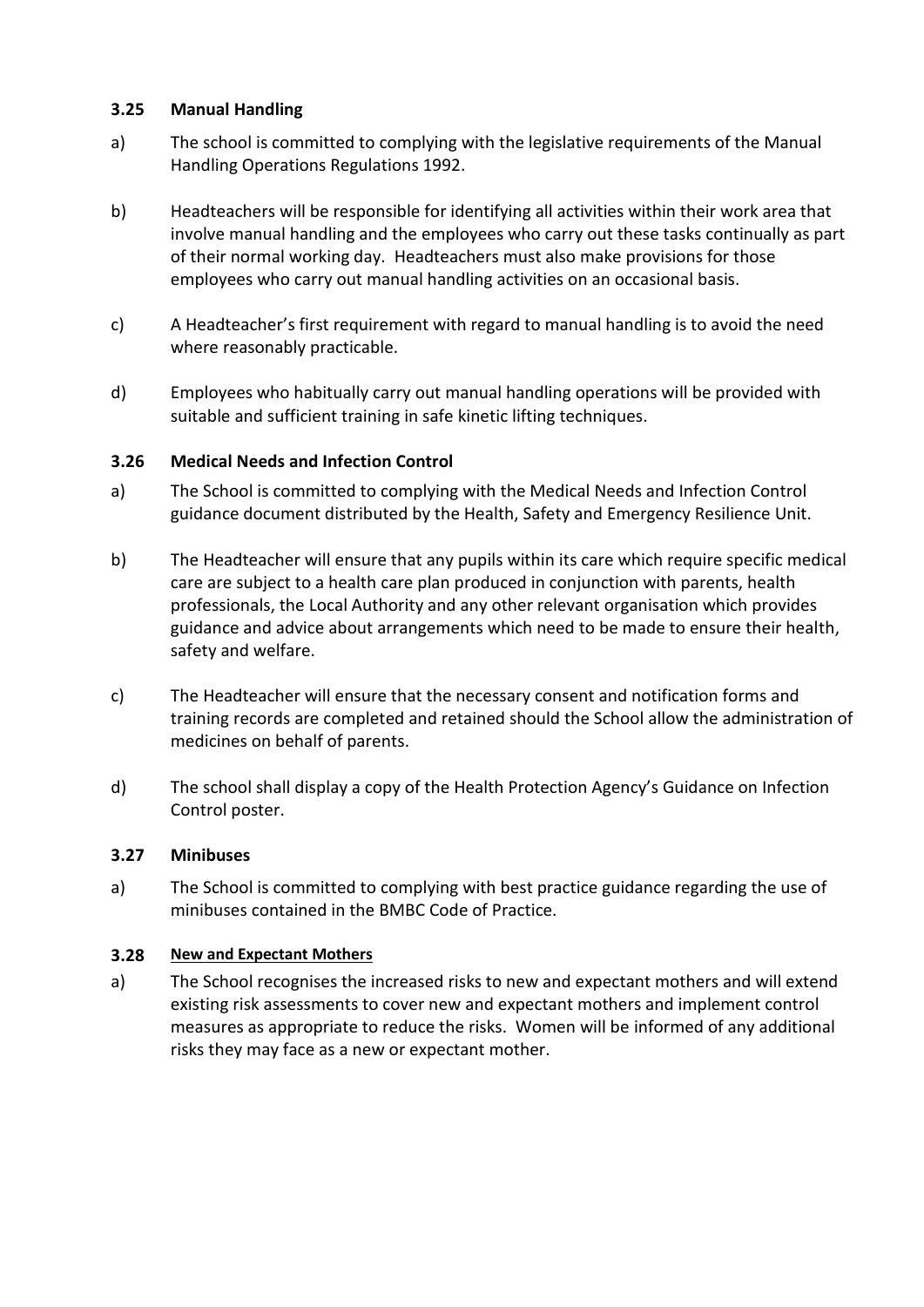b) Risk assessments will be reviewed when a woman notifies her manager that she is pregnant and revised where necessary. Additional control measures will be applied for six months after the birth or where necessary until such time as the new mother is no longer breast-feeding.

# **3.29 Noise**

- a) The School is committed to complying with the legislative requirements of the Control of Noise at Work Regulations 2005.
- b) The School will ensure that where necessary noise assessments are carried out by a competent person and appropriate control measures introduced.

# **3.30 Permits to Work**

a) The School will where necessary due to the hazards and risk involved ensure that work activities will be controlled by the use of documented permit to work systems.

## **3.31 Personal Protective Equipment (PPE)**

- a) The School is committed to complying with the legislative requirements stated within the Personal Protective Equipment Regulations 1992.
- b) The Headteacher will be responsible for identifying and issuing PPE based upon a risk assessment relevant to the specific task being considered. However, managers should, wherever reasonably practicable, eliminate or reduce the risk at source before PPE is considered. The use of PPE should only be considered as a last resort. Detailed advice on the selection, suitability and use of PPE can be obtained from the Council's Health, Safety and Emergency Resilience Unit upon request. Where the need of PPE cannot be avoided provision for the storage and maintenance of it must be provided.
- c) Where the need for PPE has been identified and its requirement is unavoidable, Headteachers should follow the guidance and implement the required control measures as referenced in the Safety Assurance System.
- d) All PPE must be appropriately CE marked.

# **3.32 Personal Safety (Violence and Aggression) and Cautionary Contacts**

- a) The School recognises the fact that there are risks to employees in the provision of its services, but expects that people generally should be able to go about their duties without threat or fear of violence or aggressive intimidation resulting from their work.
- b) Headteachers will assess, through risk assessment, the risk of aggression, violence or potential violence to employees and take all reasonably practicable measures to eliminate or reduce the level of risk to employees' health and safety.
- c) Employees are not expected to go alone into a potentially dangerous situation or unnecessarily put themselves at risk.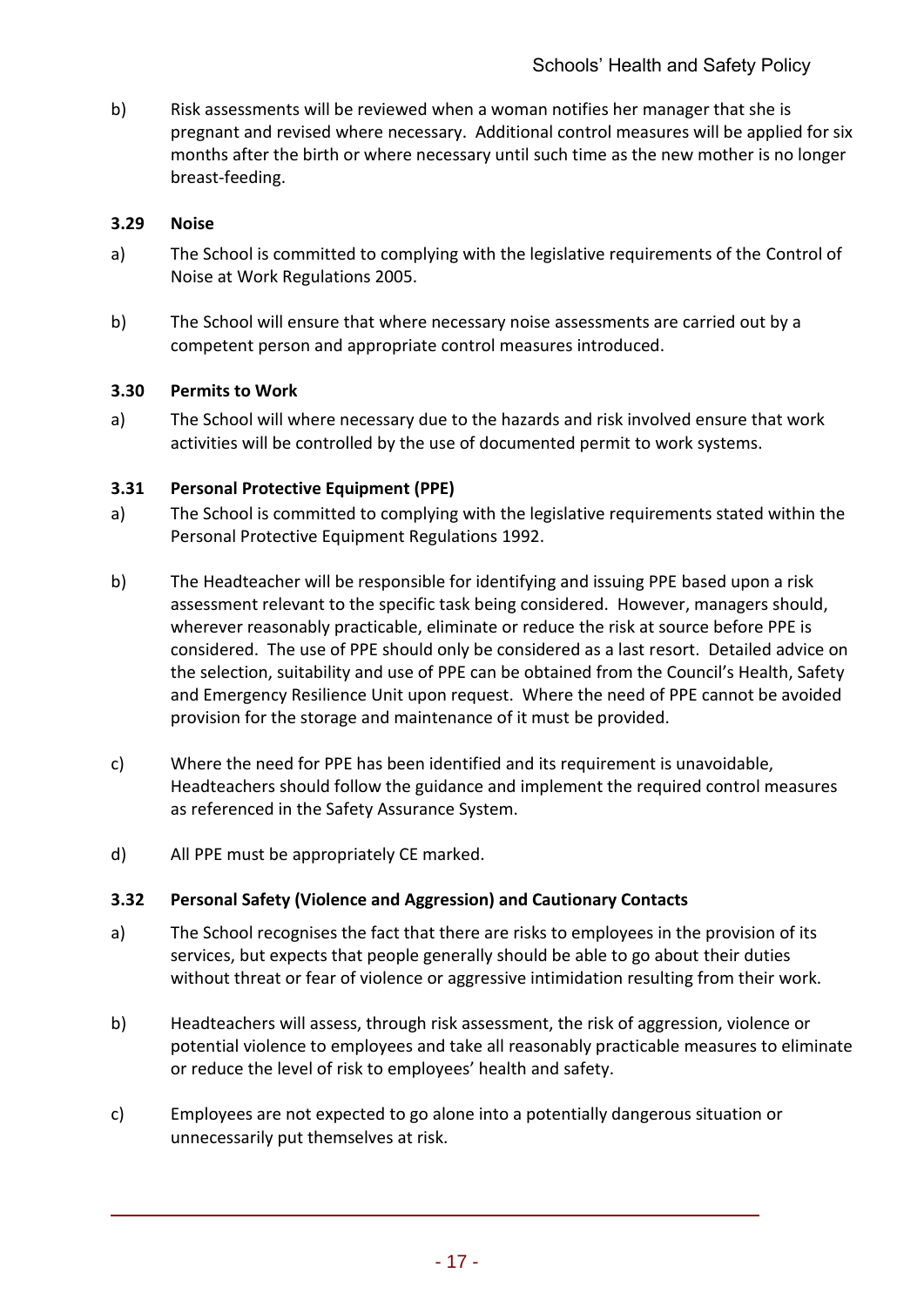d) The Council will undertake to identify and evaluate systems for keeping a database of premises and persons where and with whom violent incidents may occur, so that employees can more easily be made aware of challenging individuals. The school may make a request to check on an individual or premises by contacting the HSERU.

# **3.33 Physical Education and Outdoor Pursuits**

- a) The school will ensure that relevant staff have access to the afPE (formerly known as BAALPE) publication, "Safe Practise in Physical Education & School Sports". PE activities will be carried out in accordance with the guidance.
- b) All outdoor and indoor PE/adventurous equipment will be inspected periodically (at least annually) by a competent person. The Authority's Parks Services department can advise on the annual inspection of trim trails.

# **3.34 Radiation**

- a) The School is committed to implementing procedures in order to comply with the Ionising Radiations Regulations 1999. These procedures will ensure the identification, assessment and subsequent control of hazards and risks presented by its undertakings to employees and others is suitable and sufficient.
- b) All radioactive materials and substances will be used and stored in line with CLEAPSS guidance.

# **3.35 Risk Assessments**

- a) The school is committed to implementing risk assessment procedures in order to comply with the Management of Health and Safety at Work Regulations 1999. These assessment procedures will ensure the identification, assessment and subsequent control of hazards and risks presented by its undertakings to employees and others is suitable and sufficient.
- b) The Health, Safety and Emergency Resilience Unit provides a suite of risk assessment templates for occupation groups, premises, activities and operations which can be used to ensure that suitable and sufficient risk assessments are produced.

# **3.36 Safety Observation Reporting**

a) The School recognises the role of employees in health and safety and will encourage and provide means for employees to report matters of concern regarding health and safety. The reporting form for matters of concern is the HS1 Safety Observation Report.

# **3.37 Safety Signs and Signals**

a) The School is committed to complying with the Health and Safety (Signs and Signals) Regulations 1996 and will ensure that where necessary suitable and sufficient signs and signals are provided to indicate safe conditions, prohibitions, mandatory control measures and specific hazards.

# **3.38 Stress and Employee Wellbeing**

a) The school is committed to protecting the health and welfare of its employees and with regard to work-related stress and general employee wellbeing and will ensure that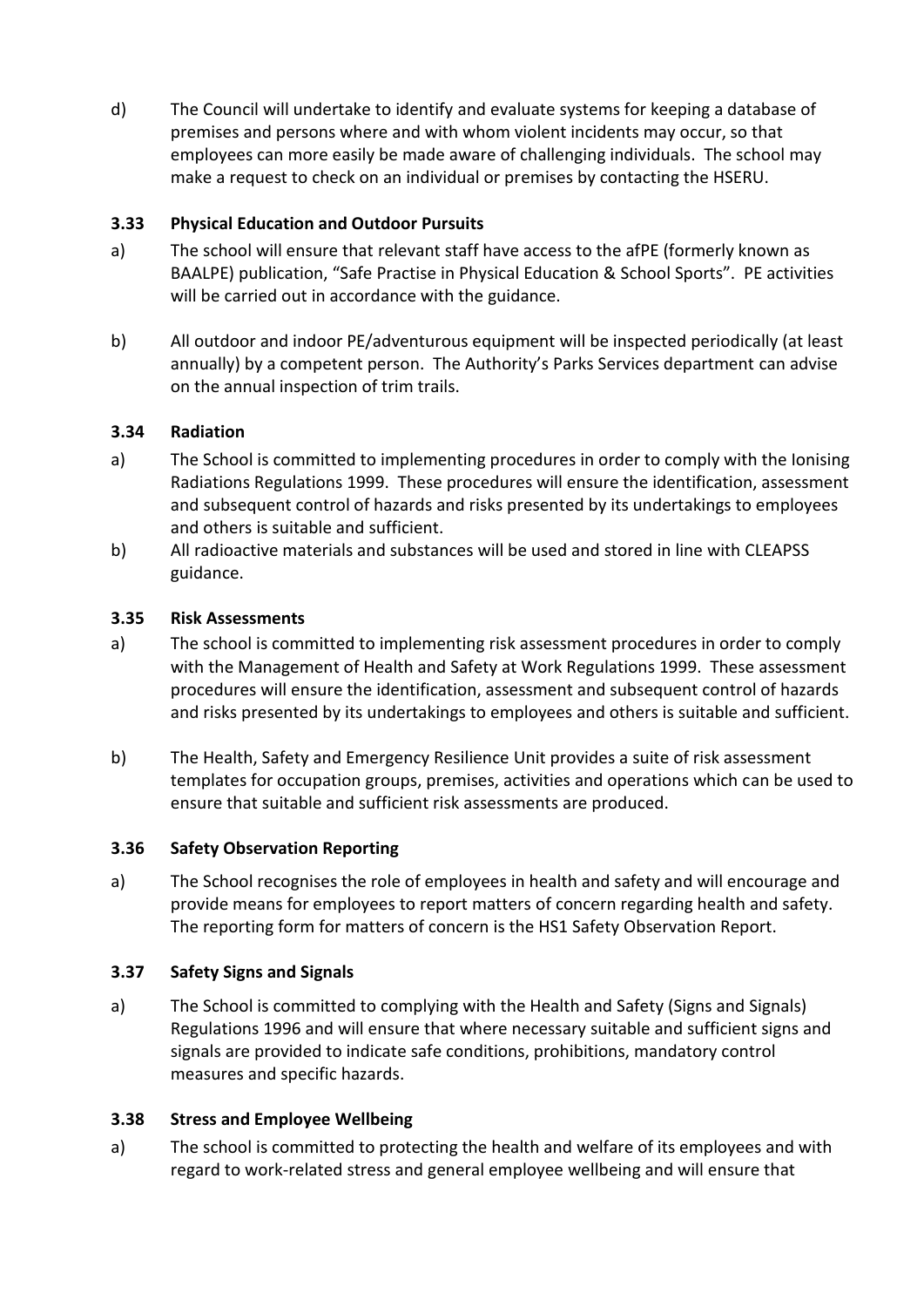necessary suitable and sufficient actions are undertaken to meet the Health and Safety Executive's Stress Management Standards.

## **3.39 Trainees, Volunteers, Agency Workers and Seconded Workers**

- a) The school recognises its responsibilities to all its trainees, volunteers and agency workers. Therefore trainees and agency workers must be afforded the same level of commitment to health and safety as any employee.
- b) The school recognises its responsibilities to all those workers seconded to the Council or working under the direct or indirect control of the Council via a partnership or other such arrangement (seconded workers). Therefore seconded workers must be afforded the same level of commitment to health and safety as any employee.

#### **3.40 Training and Induction in Health and Safety**

- a) Health and safety information, instruction and training form an integral part of the overall training within the school. This is particularly important with regard to induction training, which is arranged for all new employees by the Headteacher, and completed within the first month of their employment start date using the Council's Induction Guide as a template or the appropriate DfEs Guidance.
- b) The health and safety information, instruction and training needs of employees should be the subject of periodic review and any necessary refresher training carried out. Employees should have sufficient knowledge, skills and information to carry out their work in a safe and healthy manner. All employees should attend an IOSH (Institution of Occupational Safety and Health) accredited training course, delivered by the Health, Safety and Emergency Resilience Unit or other IOSH approved provider, appropriate to their level of responsibility as detailed in section 5:

These courses are the minimum standard of training for the employees specified (employees with qualifications exceeding that of the course appropriate to them need not attend the IOSH course suitable for them).

- c) Headteachers shall ensure that all health and safety training needs are considered in employees' Performance and Development Reviews and that training provided to employees is recorded.
- d) Headteachers should check that Governors have received a copy of The Department for Education and Skills "Guide to the Law for Governors" and that those with responsibilities for health and safety have been on the training course provided by the Health, Safety and Emergency Resilience Unit.

# **3.41 Vehicles and Occupational Road Risk**

a) The School is committed to complying with the general requirements of the Health and Safety at Work etc Act 1974, the Management of Health and Safety at Work Regulations 1999 and the Provision and Use of Work Equipment Regulations 1998 as they apply to vehicles.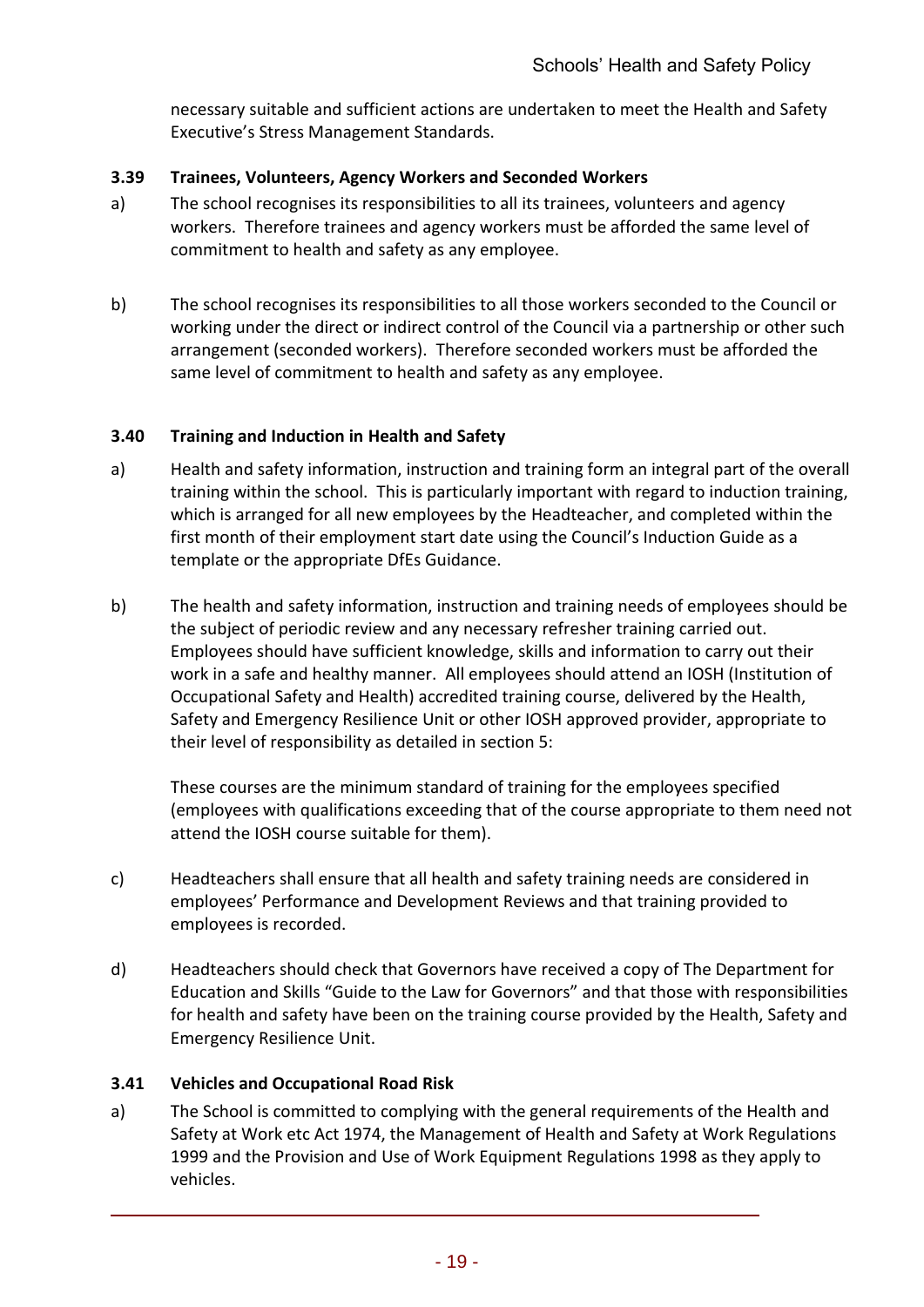b) The School will ensure that all persons driving vehicles in the course of their employment are suitably informed; instructed; trained; licensed and insured as appropriate.

# **3.42 Vibration**

- a) The School is committed to complying with the requirements of the Control of Vibration at Work Regulations 2005.
- b) The School will ensure that where necessary vibration assessments are carried out by a competent person and appropriate control measures introduced.

#### **3.43 Visitors and the Public**

- a) The School will conduct its undertakings in such a way as to ensure, so far as is reasonably practicable, that members of the public are not endangered by work carried out on school premises.
- b) All reasonable action will be taken to ensure that visitors are accompanied in areas where risks are known to exist, or that they are made aware of such risks.

## **3.44 Visits and Journeys**

- a) The School is committed to complying with the general requirements of the Health and Safety at Work etc Act 1974 and the Management of Health and Safety at Work Regulations 1999 as they apply to visits and journeys whether they involve employees, non-employees or clients of the Council.
- b) The School will ensure that before embarking on a visit or journey, the necessary risk assessments are carried and appropriate control measures introduced in accordance with the Authorities guidance document on organising school visits and journeys.

#### **3.45 Waste Management**

- a) The School is committed to ensuring that it complies with the Environmental Protection Act 1990, Environmental Protection Act 1990, the Waste (England and Wales) Regulations 2011 and the Hazardous Waste Regulations 2005 and the associated duty of care for waste.
- b) The school will retain records of any hazardous waste consignment notes/waste transfer notes it receives for waste which has been collected from the premises, and that anyone who disposes of waste is a registered/ exempted organisation.

# **3.46 Work Equipment (including electrical appliances)**

a) The School is committed to complying with legislative requirements of the Provision and Use of Work Equipment Regulations 1998, Lifting Operations and Lifting Equipment Regulations 1998 and Council schedules for ensuring that all work equipment (hired or owned) is registered and inspected in accordance with statutory requirements.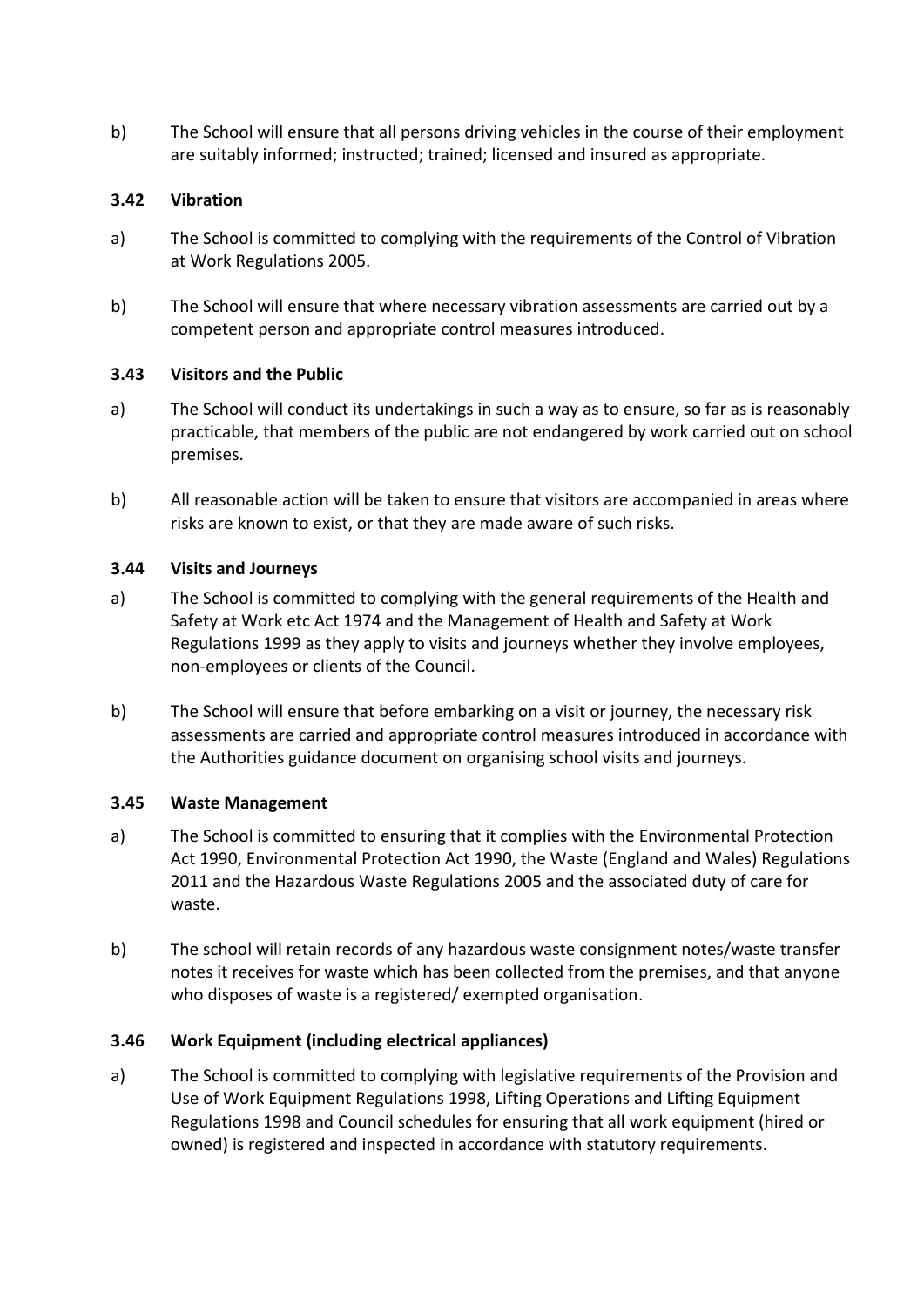- b) Headteachers/Managers must ensure that all employees receive suitable and sufficient information, instruction and training on the correct use of work equipment before they are charged in its use.
- c) Headteachers/managers are responsible for ensuring all work equipment is registered and maintained.
- d) All work equipment used within the school must be appropriately CE marked.

#### **3.47 Work Safe Procedures**

a) No employee will be expected to carry out tasks where the risk to their health, safety and welfare is considered to be unacceptable. Similarly no employee will be expected to carry out any task, which would impose a similar such risk to others. All employees will be briefed on the work safe procedure, so that they understand the process by which they can bring such work activities to the attention of the person in charge of the work, and the subsequent procedure to resolve the matter.

#### **3.48 Working at Height**

- a) The School is committed to complying with the Working at Height Regulations 2005.
- b) Headteachers/ Managers must ensure suitable safe systems of work are implemented for working at height, including the provision of appropriate information, instruction and training.

#### **3.49 Workplace (Health, Safety and Welfare)**

- a) The School is committed to establishing and maintaining a healthy and safe workplace for all its employees and others who may enter their premises by implementing the requirements of the Workplaces (Health, Safety and Welfare) Regulations 1992 and the Education (School Premises) Regulations 1999.
- b) The Health, Safety and Emergency Resilience Unit is responsible for advising on formal visual inspections of all Council owned premises in accordance with the stated inspection regime/programme. Inspections are carried out at least biennially and any issues identified by the Health and Safety Advisor will be presented to the Headteacher/Manager via a Health and Safety inspection report with prioritised actions.
- c) Headteachers are responsible for ensuring that more frequent inspections are carried out (i.e. at least termly) of the area of responsibility depending on the nature of work that takes place.

#### **3.50 Young Persons**

- a) The School recognises the increased risks to young persons and will extend existing risk assessments to cover them and implement controls measures as appropriate to reduce the risks. They will be informed of any additional risks they may face as a young person.
- b) Additional risk assessments will be made when a young person is to enter the school for a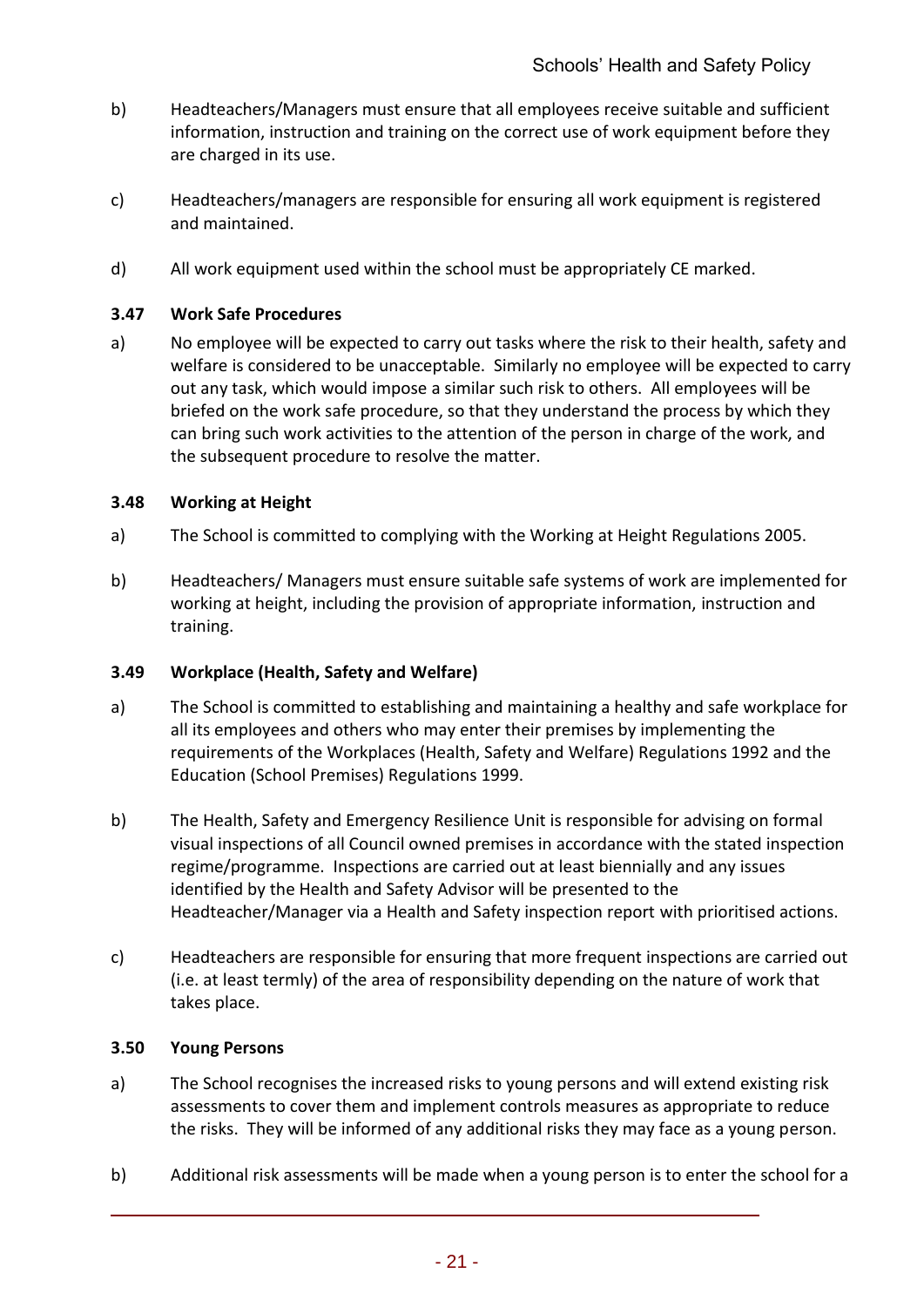short period of time during a work experience programme.

## **3.51 Zoonoses**

- a) The School is committed to complying with the legislative requirements of the Control of Substances Hazardous to Health (COSHH) Regulations 2002.
- $b)$  The School's policy on the management of zoonoses shall be the same as that for all hazardous substances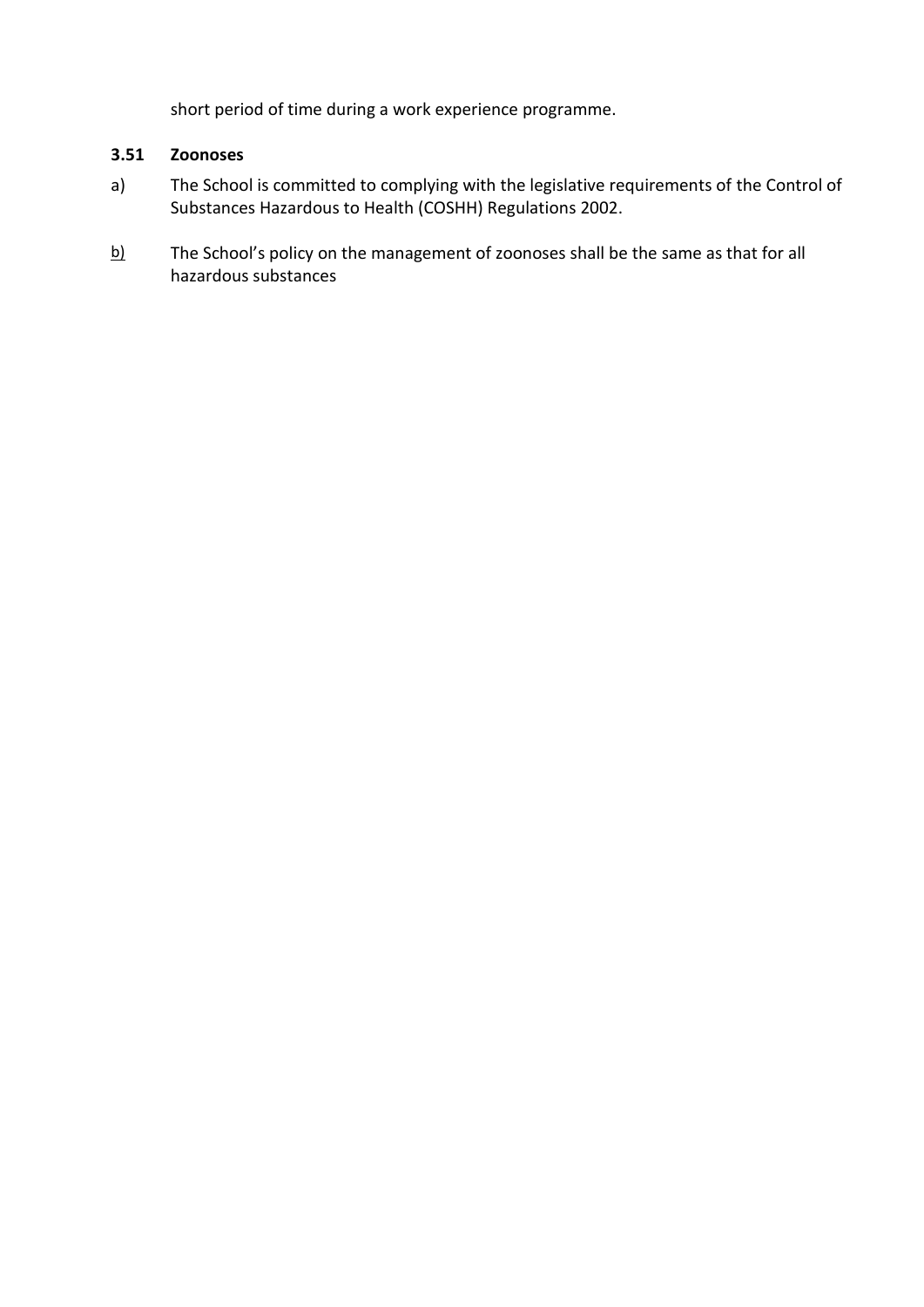# **SECTION 4**

## **HEALTH, SAFETY AND EMERGENCY RESILIENCE**

#### **PERFORMANCE TARGETS**

- a) All Schools will implement the Council's Occupational Health and Safety Management System to a standard that would meet the Health, Safety and Emergency Resilience Unit's "Satisfactory" rating upon audit by implementing the actions identified in their last health and safety audit.
- b) All Schools will complete the Health and Safety Performance Audit
- c) All Schools will produce all required occupation group and premises (welfare) risk assessments.
- d) Each School will have an action plan to implement the health and safety competencies detailed in Section 5 of this Policy.
- e) All Schools will have up to date Emergency Plans.
- f) All Schools will have up to date Business Continuity Plans
- g) All Schools will have an up to date Fire Strategy and Fire Log Books.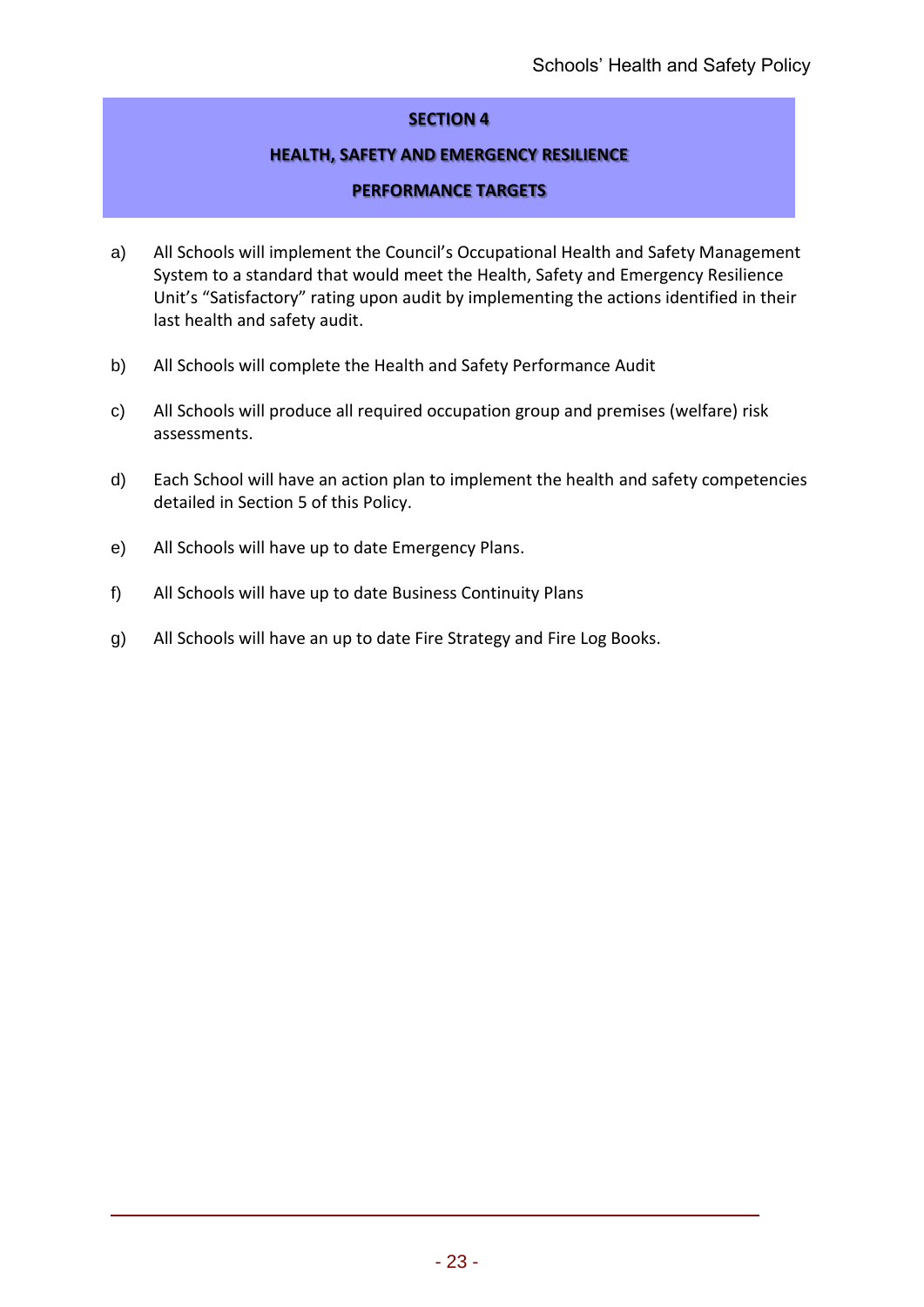#### **SECTION 5**

#### **HEALTH, SAFETY AND EMERGENCY RESILIENCE**

#### **COMPETENCIES**

In order to achieve successful health and safety management, the Health and Safety Executive (HSE) state that:

"If employees [at ALL levels] are to make a maximum contribution to health and safety there must be proper arrangements in place to ensure that they are competent. This means more than simply training them, experience of applying skills and knowledge is another important ingredient…Managers need to be aware of relevant legislation and how to manage health and safety effectively… All employees [at ALL levels] need to be able to work in a safe and healthy manner."

Therefore all employees at all levels should have a clear understanding of the key occupational health and safety issues for the School and be continually developing their skills and knowledge. The guidance below details the health and safety competencies which employees in the Council and subsequently, which schools are required to meet in order to implement the responsibilities detailed in Section Two of this Policy.

#### **5.1 Headteachers**

- a) In order to provide appropriate background knowledge of health and safety, successfully achieve the IOSH Safety for Senior Executives certificate or preferably the IOSH Managing Safely certificate.
- b) Knowledge of the Council's and subsequently, the School's occupational health and safety management system including the provisions for monitoring.
- c) Knowledge, as appropriate, of the Council's and subsequently, the School's monitoring regime for health and safety.
- d) Knowledge of the School's protocols and procedures for corporate governance, strategic and operational risk management and statement of internal control.
- e) Knowledge of the operational control, co-ordination, consultation and communication networks for health and safety.
- f) Knowledge of the School's emergency resilience arrangements and the role/functions of all staff who have duties as outlined in the School's Emergency Plan and Business Continuity Plan.
- g) Knowledge of the risk assessment process and particularly risk assessments which have been developed for the school occupation groups, premises and classroom based activities and lessons.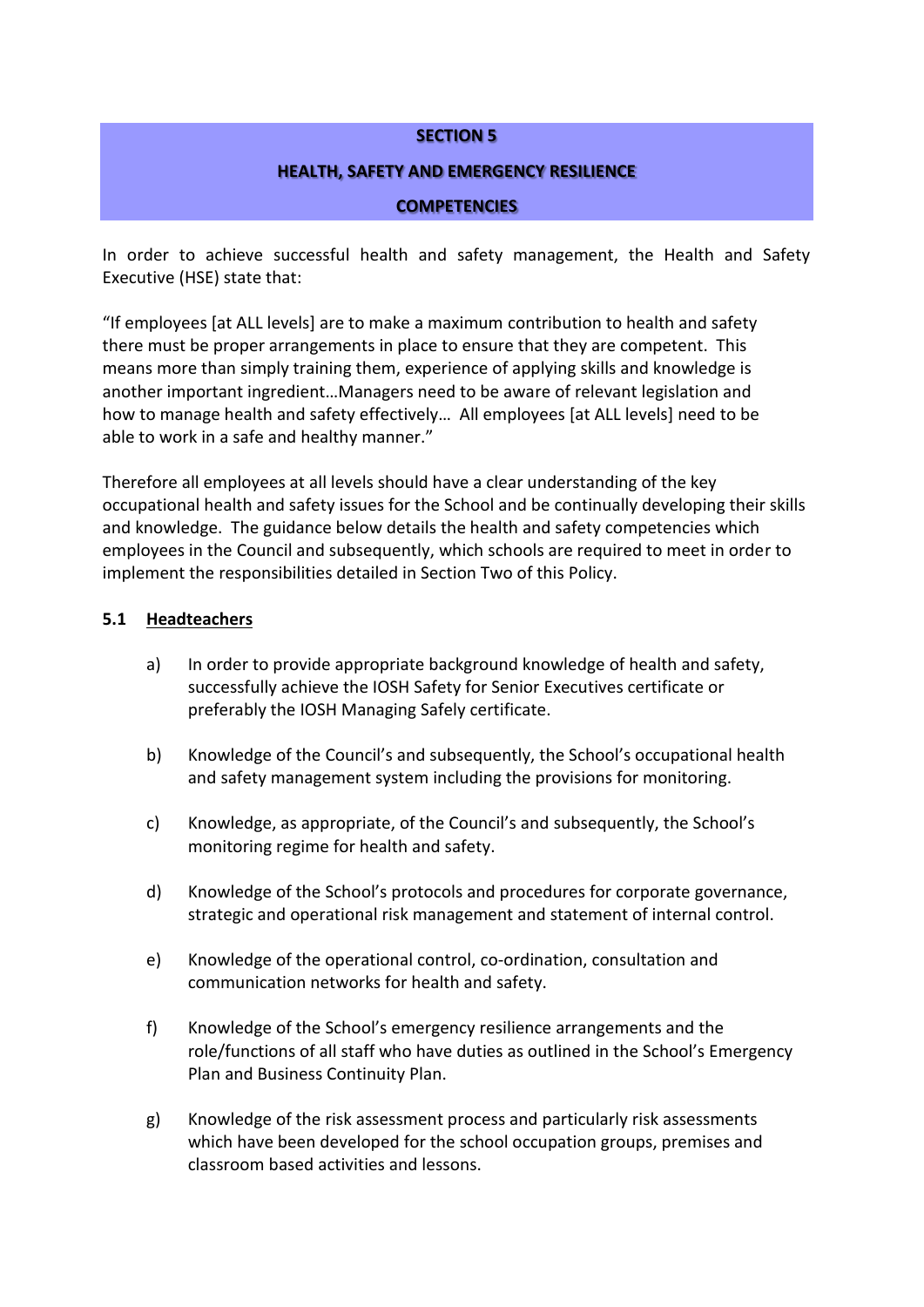h) Knowledge and membership of the CLEAPSS service and how the advice and guidance applies to the undertaking of the school.

## **5.2 Deputy Headteacher**

- a) In order to provide appropriate background knowledge of health and safety, successfully achieve the IOSH Working Safely certificate as a minimum or preferably the IOSH Managing Safely certificate (particularly for those managers managing higher risk operations or larger/more complex school premises).
- b) Knowledge of the Council's and subsequently, the School's occupational health and safety management system and the arrangements for monitoring.
- c) Knowledge of the School's protocols and procedures for operational risk management.
- d) Knowledge of the School's operational control, co-ordination, consultation and communication networks for health and safety.
- e) Knowledge of the School's emergency resilience arrangements and the role/functions of all staff who have duties as outlined in the School's Emergency Plan and Business Continuity Plan.
- f) Knowledge of the risk assessments and the role they play in their development for the school occupation groups, premises and classroom based activities and lessons.
- g) Knowledge of and access to the CLEAPSS service and publications and how they are relevant to their activities and undertakings.

#### **5.3 Employees**

- a) In order to provide appropriate background knowledge of health and safety, successfully achieve the IOSH Working Safely certificate.
- b) Knowledge of the School's occupational health and safety management system as it applies to employees.
- c) Knowledge of the risk assessments and safe systems of work for their role and activities undertaken within the role.
- d) Knowledge of the School's consultation and communication arrangements for health and safety.
- e) Knowledge of any duties they have as outlined in the School's Emergency Plan and Business Continuity Plan.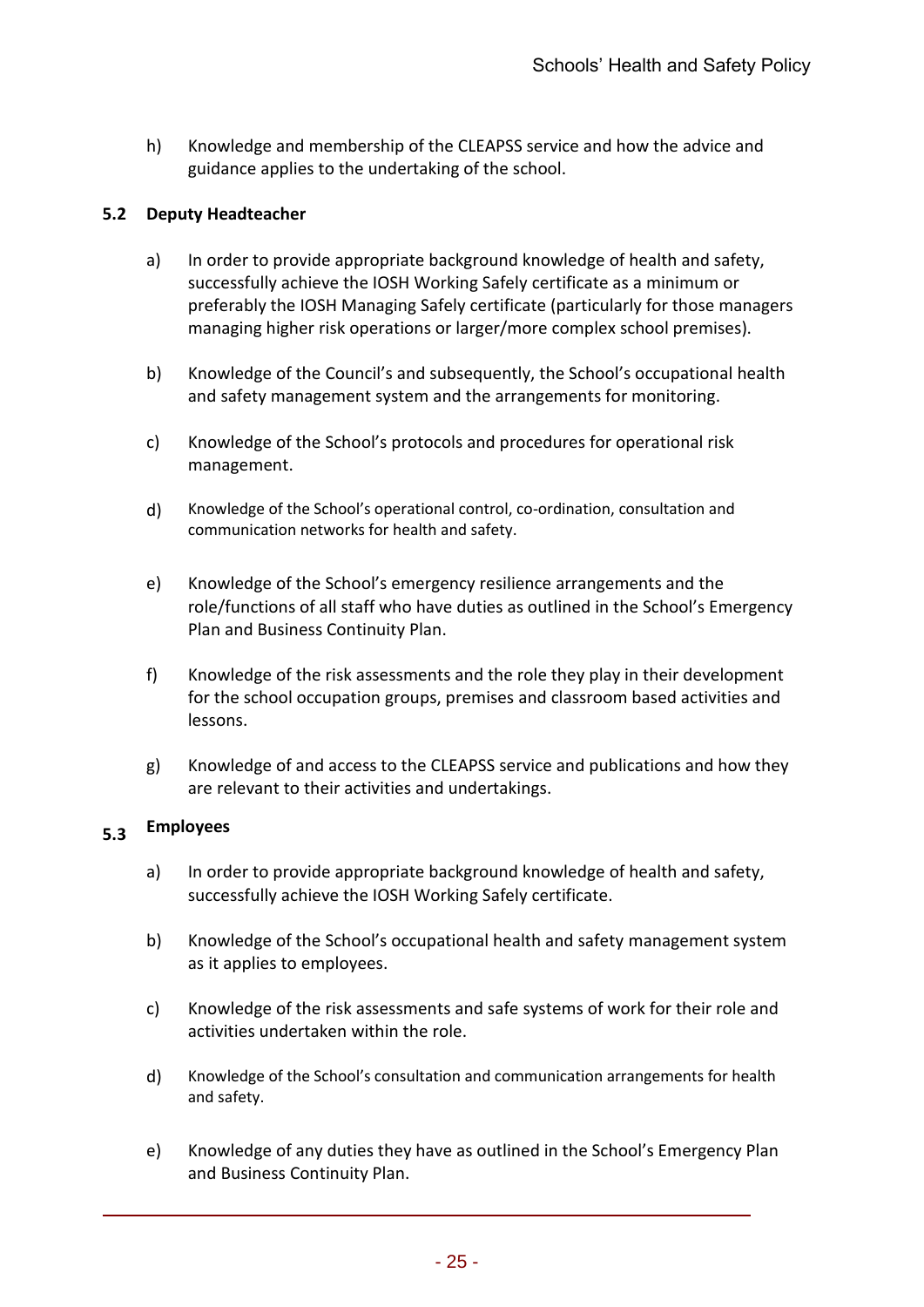- f) Awareness of the CLEAPSS service, advice and guidance as it applies to their work activities and undertakings.
- g) Access to general or specific information, instruction and training as is appropriate for the tools, machinery and equipment used by them or their pupils.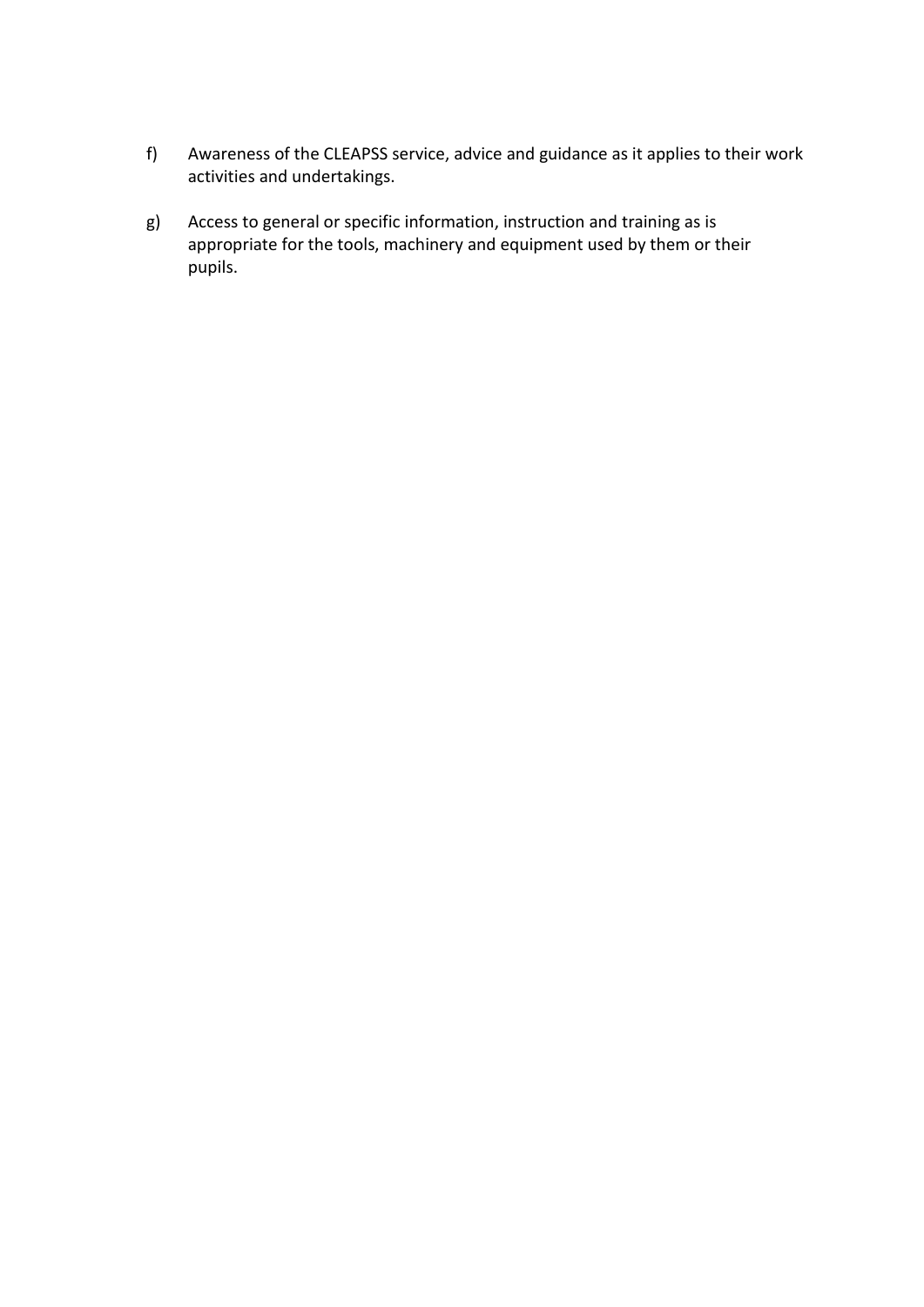#### **SECTION 6**

#### **GLOSSARY OF TERMS**

- **AfPE** The **Association for Physical Education (afPE).** This is the only physical education subject association in the UK. Schools must obtain a copy of the publication [Safe Practice in Physical Education & Sport \(2012 Edition\)](http://www.1st4sport.com/p-1383-1st4sportcom-pre-order-safe-practice-2012-.aspx) and nominate a PE coordinator to ensure that health and safety requirements are implemented in school.
- **ANT system** The **Advanced New Technology** website. An internet based package which allows the school to manage and close out actions that were identified during their health and safety audit, inspection or fire risk assessment and documented in the corresponding report.

**Web Address <http://antwebsystems.co.uk/sys/barnsley> Username dfes number Password Provided on health and safety reports**

**CHAS** The **Contractor Health and Safety Assessment Scheme**. A comprehensive database of contractors providing various services, who have submitted health and safety documentation and been assessed against a set of core criteria to achieve 'compliance' status as having a suitable and sufficient health and safety management system.

> This system should be consulted as part of the Stage 2 competency checks prior to appointing a contractor to carry out any work for the school. For further advice and guidance relating to this, see the Health and Safety Schools Intranet site, Contractor Management

**Web Address [www.chas.gov.uk](http://www.chas.gov.uk/) Username bmbcsub Password oakwell**

**CLEAPSS** An Educational based teaching resource which provides advice to teachers with regard supporting practical science and technology activities. The site offers support to both primary and secondary schools and provides resources such as termly newsletters, a wide range of free publications, model and special risk assessments, low-cost training courses for technicians, teachers and local authority officers, a telephone Helpline.

| Web Address | www.cleapss.org.uk |
|-------------|--------------------|
| Username    | boron              |
| Password    | 5b4g2c3a           |

- **COSHH** The **Control of Substances Hazardous to Health** Regulations
- **DSE Display Screen Equipment**. In terms of health and safety regulation, this incorporates the entire computer workstation and environment.
- **EVOLVE** The online system used to enable the process of planning, processing, monitoring, evaluating and reporting of educational and off-site visits.